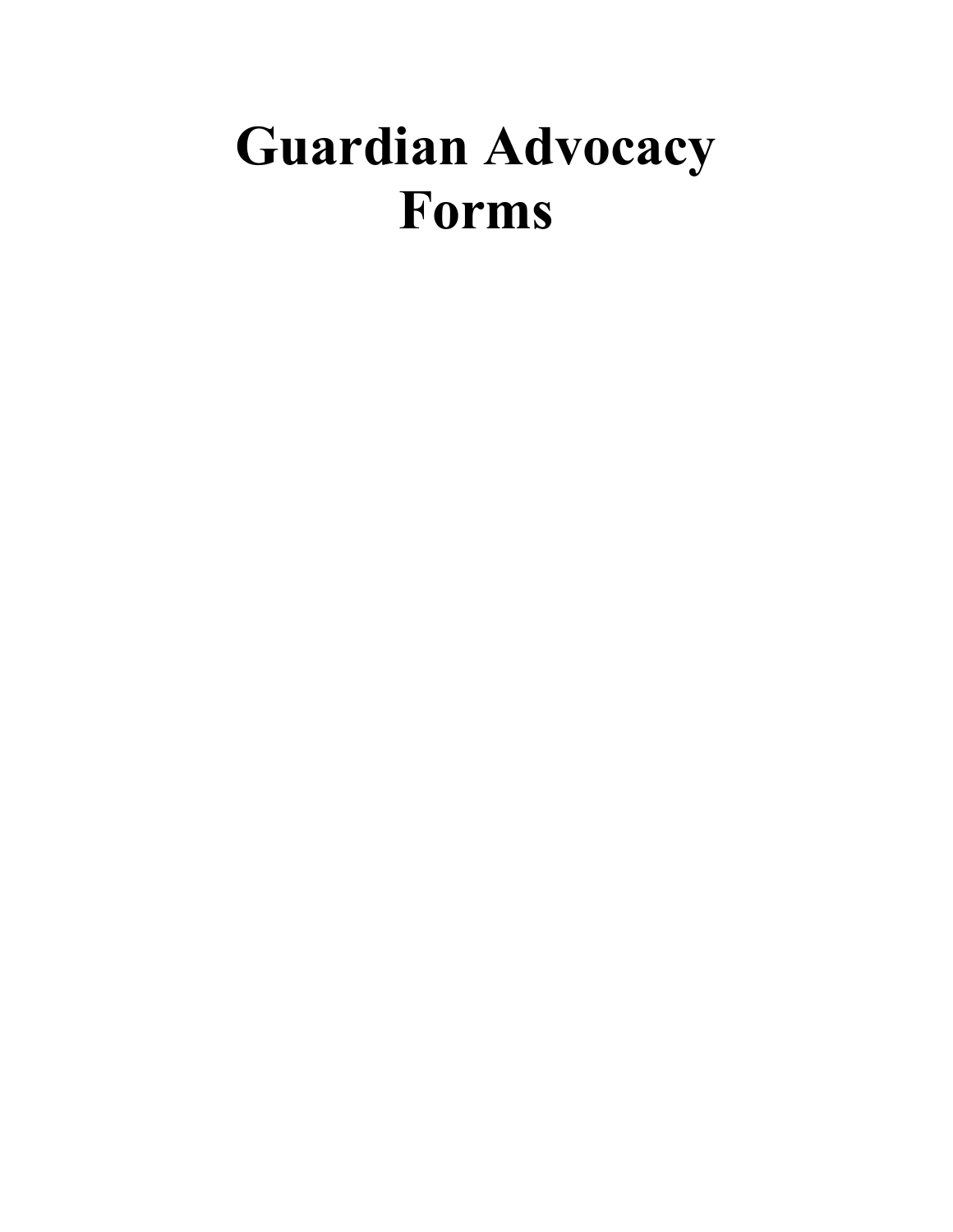# **Table of Contents**

- A. Petition for Appointment of Guardian/Co-Guardian Advocate(s)
- B. Application for Appointment as Guardian/Co-Guardian Advocate(s)
- C. Application for Determination of Civil Indigent Status (Clerk's Form)
- D. Waiver and Consent to Appointment of Guardian/Co-Guardian Advocate(s)
- E. Oath of Guardian/Co-Guardian Advocate, Designation of Resident Agent and Acceptance
- F. Notice of Confidential Filing Information
- G. DCF Background Check Form
- H. Notice of Filing
- I. Receipt of Fingerprinting for Background Check
- J. Checklist for Nonprofessional Guardians
- K. Email Designation

\*These documents are located on the Sixth Judicial Circuit Website (www.jud6.org)

under Guardianship Information / Forms.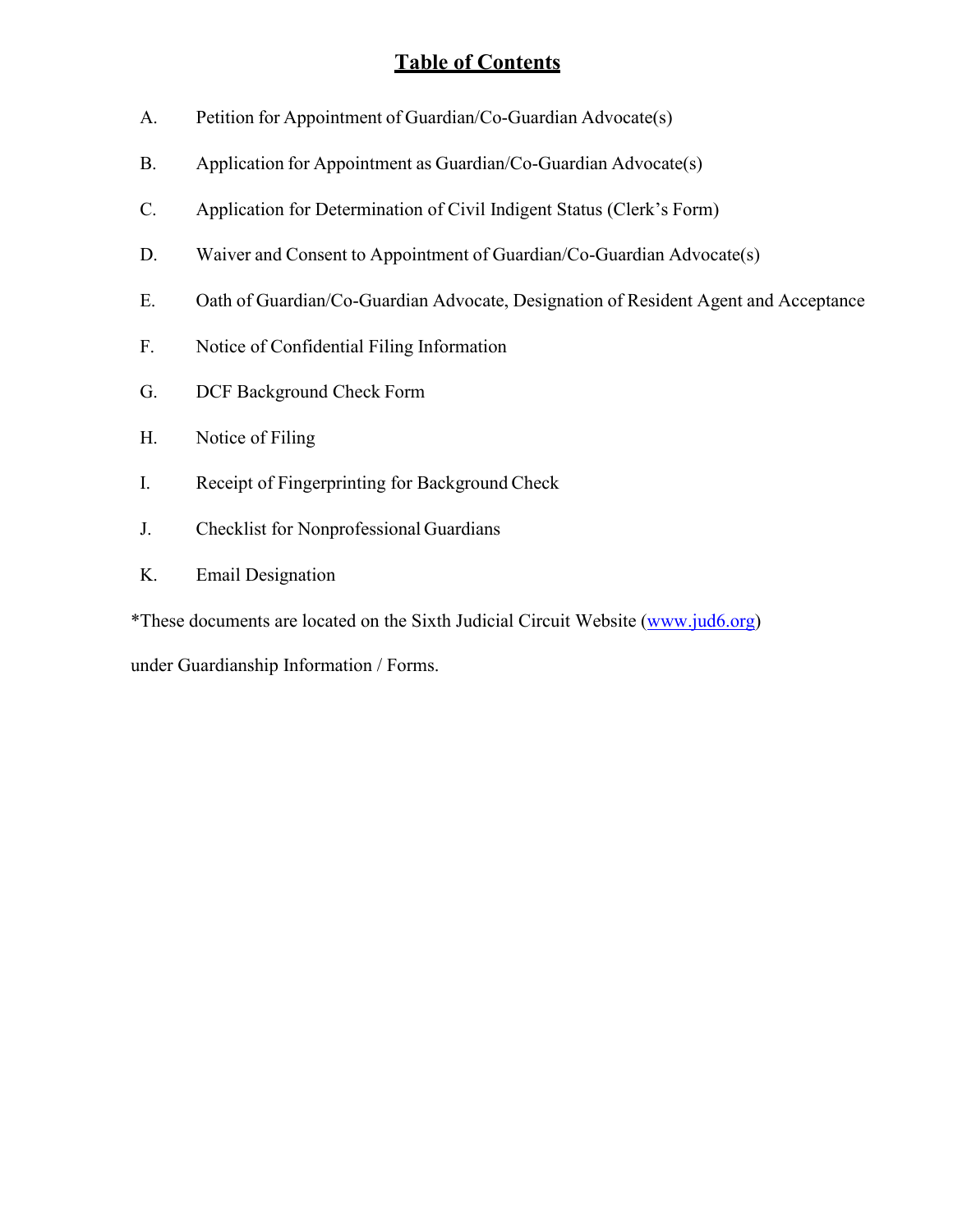## FORM A

# **IN THE CIRCUIT COURT OF THE SIXTH JUDICIAL CIRCUIT FOR PINELLA COUNTY, FLORIDA Probate Division**

| IN RE: GUARDIAN ADVOCACY OF                                               | <b>CASE NO.:</b>                                                                                                                                                                                                               |
|---------------------------------------------------------------------------|--------------------------------------------------------------------------------------------------------------------------------------------------------------------------------------------------------------------------------|
| A Person with a Developmental Disability,<br><u> Alexandria (m. 1888)</u> | SECTION:                                                                                                                                                                                                                       |
|                                                                           | PETITION FOR APPOINTMENT OF GUARDIAN/CO-GUARDIAN ADVOCATE(S)                                                                                                                                                                   |
| Petitioner(s), allege:                                                    |                                                                                                                                                                                                                                |
| 1.                                                                        | Petitioner (Full name) Same School and The School and The School and The School and The School and The School and The School and The School and The School and The School and The School and The School and The School and The |
|                                                                           |                                                                                                                                                                                                                                |
|                                                                           |                                                                                                                                                                                                                                |
|                                                                           |                                                                                                                                                                                                                                |
| 2.<br>"none")                                                             | (If Co-Guardian Advocacy/Co Guardian is sought, list 2 <sup>nd</sup> Petitioner here. If none, write                                                                                                                           |
|                                                                           | Petitioner (Full name) Santa Contract Contract Contract Contract Contract Contract Contract Contract Contract Contract Contract Contract Contract Contract Contract Contract Contract Contract Contract Contract Contract Cont |
|                                                                           |                                                                                                                                                                                                                                |
|                                                                           |                                                                                                                                                                                                                                |
|                                                                           | Email Address is: Note that the same state of the state of the state of the state of the state of the state of the state of the state of the state of the state of the state of the state of the state of the state of the sta |
| 3.                                                                        |                                                                                                                                                                                                                                |
|                                                                           |                                                                                                                                                                                                                                |
|                                                                           | disability/alleged incapacitated person (hereinafter the "Ward") is________________________.                                                                                                                                   |
| 4.                                                                        | (If Co-Guardian Advocate/Co-Guardian, list 2 <sup>nd</sup> Petitioner here. If none, write "none")                                                                                                                             |
|                                                                           |                                                                                                                                                                                                                                |
|                                                                           |                                                                                                                                                                                                                                |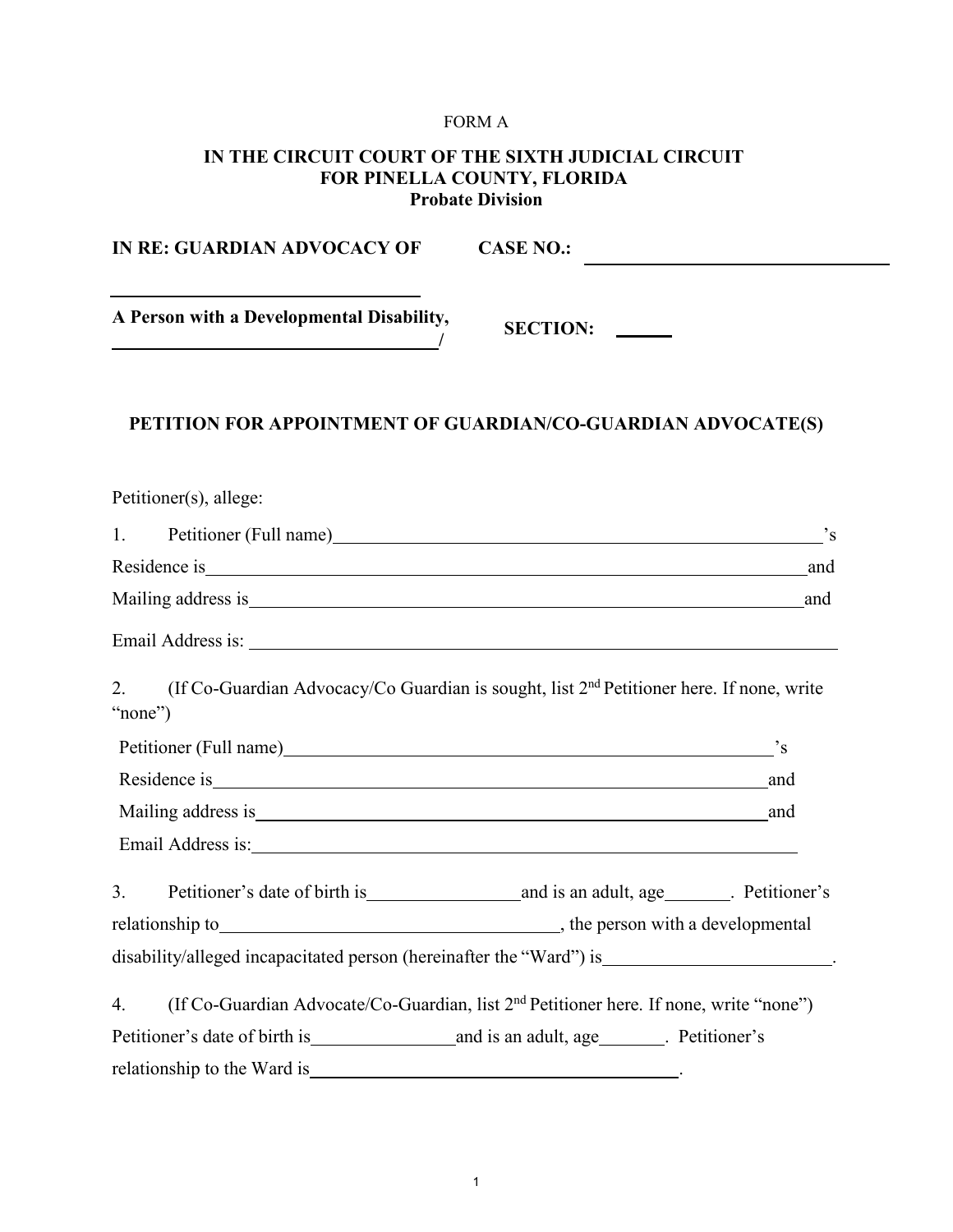| (Ward's full name)                                                   |                                          | 1S a |
|----------------------------------------------------------------------|------------------------------------------|------|
| person with a developmental disability, who was born on              | , and who is                             |      |
| Years of age. The Ward's primary spoken language is                  |                                          | and  |
| the last four digits of the Ward's Social Security number is XXX-XX- |                                          |      |
| The Ward resides in                                                  | County, Florida, and his/her residential |      |
| address is:                                                          |                                          | and  |
| his/her mailing address is:                                          |                                          |      |

.

6. The Ward's next of kin is/are: (include names and addresses of any nonpetitioning spouse, parent, and any adult siblings:

7. The Petitioner(s) believe that the Ward is in need of a Guardian Advocate due to his/her developmental disability which manifested itself prior to the age of eighteen (18), specifically (choose one or all that apply):

| intellectual disability (Specify Type if Known: _ |
|---------------------------------------------------|
| cerebral palsy                                    |
| autism                                            |
| Spina Bifida                                      |
| Prader-Willi syndrome                             |
| Down syndrome                                     |
| Delan-McDermid syndrome                           |
|                                                   |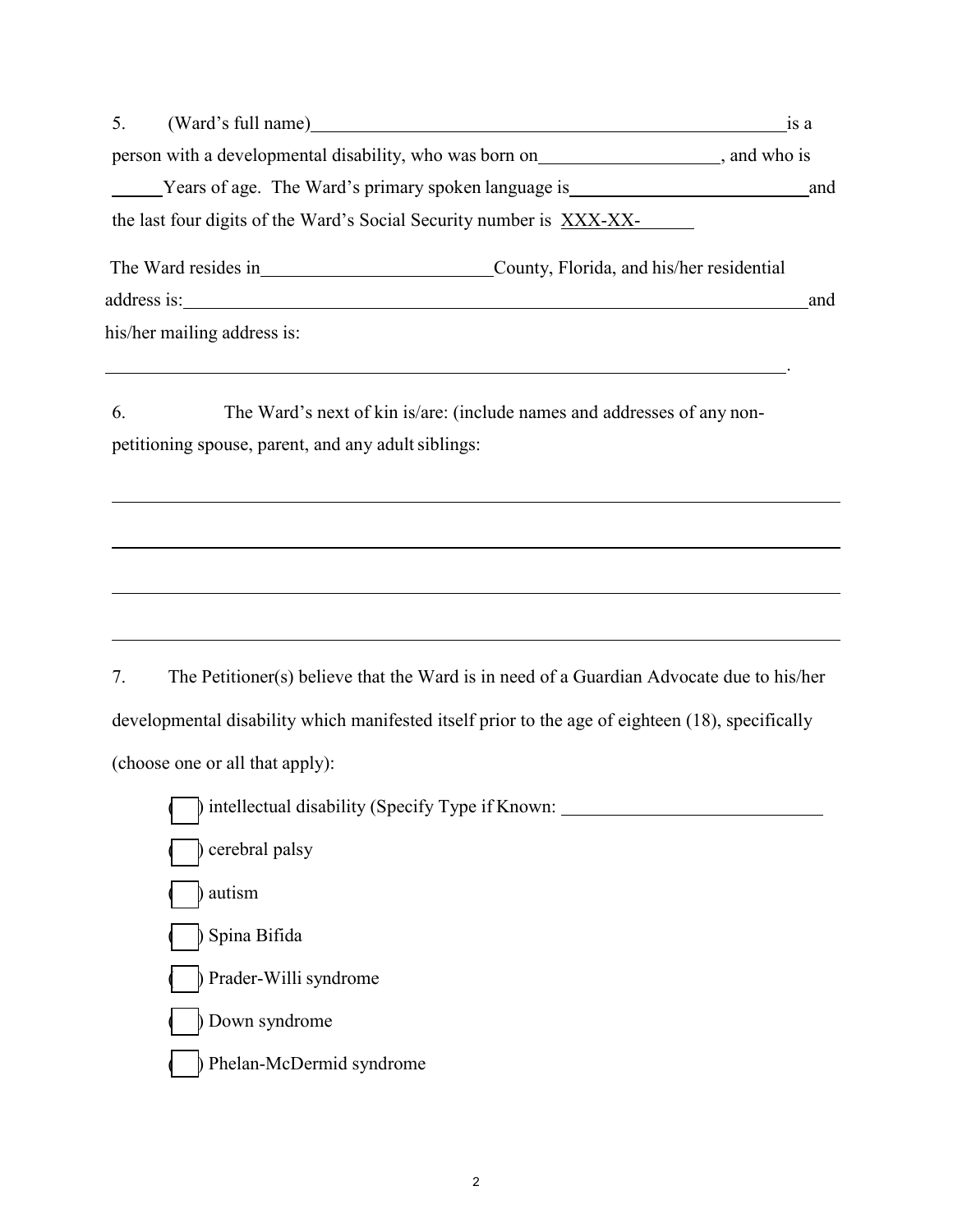As a result of the above selected condition, the Ward lacks the decision-making ability to do some of the tasks necessary to care for his or her person or property and all medical probability indicates that this condition can reasonably be expected to continue indefinitely.

8. The Petitioner(s) believe(s) a Guardian Advocate is necessary because theWard lacks the decision-making ability to make informed decisions about the Ward's own person, specifically the following rights: (check all which apply)

# **Person, Delegable**



( ) To determine residence ) To consent to medical treatment  $\int$  To make decisions about environment or other social aspects of life

# **Property, Delegable**



To contract

) To sue and defend lawsuits

) To manage property and income or make any gift or disposition of property

 $\overline{\phantom{a}}$  $\vert$ ) To apply for government benefits

# **Person, Non-Delegable**



# **Property, Non-delegable**

 $\overline{\phantom{a}}$  $\parallel$ ) To seek and retain employment

9. Petitioner(s) is/are willing and able to act as Guardian Advocate for the Ward, and should be appointed as Guardian Advocate because Petitioner(s) is/are the Ward's (insert relationship to Ward), is willing to serve in that capacity, and is best qualified to act on the Ward's behalf.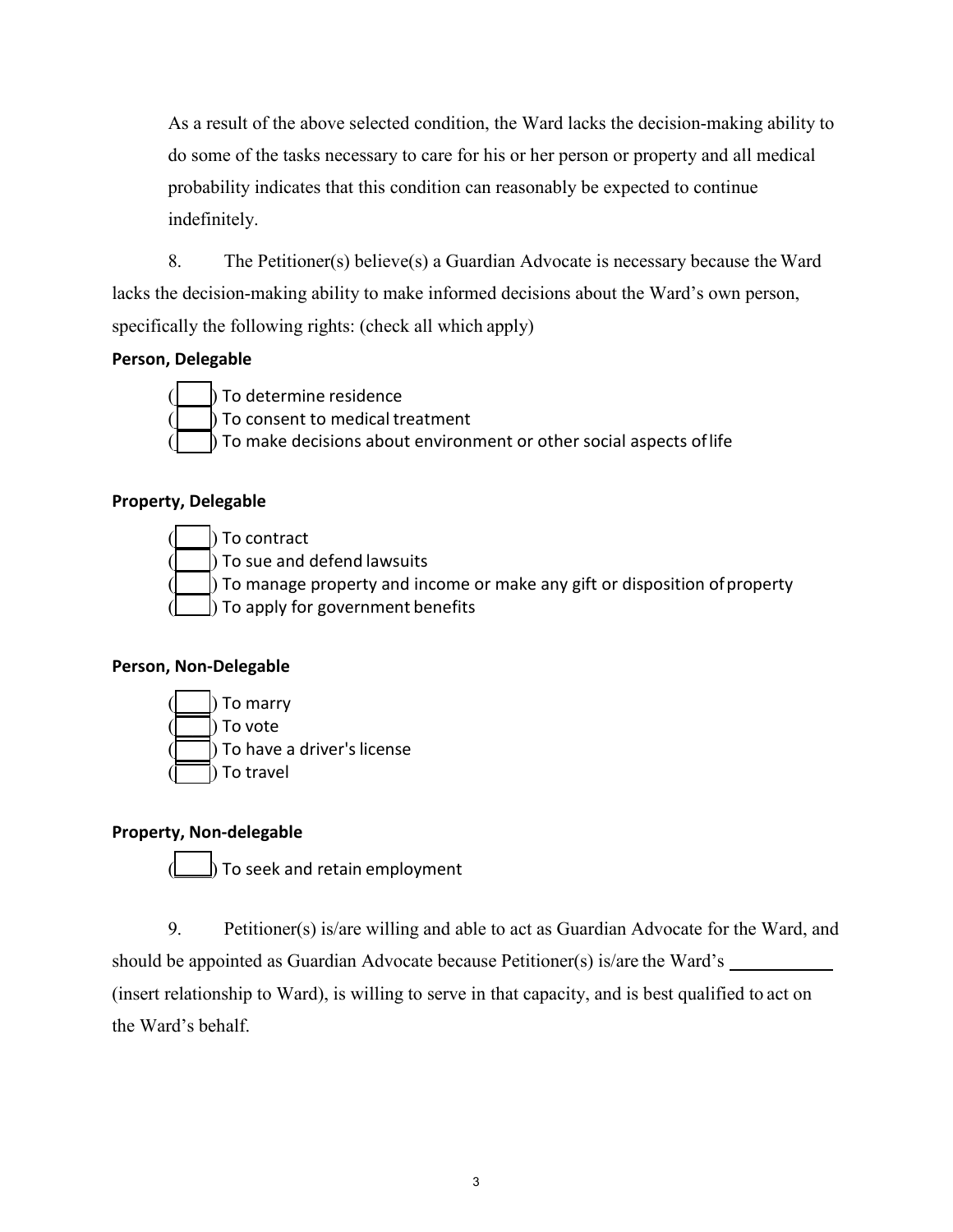10. In accordance with Probate Rule 5.649(a)(7), Petitioner(s) has/have knowledge, information or belief that the Ward  $\vert$   $\vert$  HAS*/* HAS NOT created an advanced directive, Health Care Surrogate or a durable power of attorney.

11. The Petitioner(s) further state(s) that the Ward  $\Box$  is  $\Box$  is not indigent. If the ward is indigent and having no assets and no income other than public assistance and requests that the Court waive all costs incurred commencing this case and direct the Clerk of the Circuit Court to void all charges related to same. If the Ward is indigent, an Application for Determination of Indigent Status must be filed with this Petition. See Form C

12. Petitioner(s) file(s) with this Court his/her/their Application(s) for Appointment as Guardian Advocate in conjunction with this Petition, pursuant to the applicable Administrative Order of the Court and has completed the Mandatory Guardianship Checklist (Form K) and files the checklist with this petition. Petitioner(s) has/have completed instructions for a Criminal Background Check and has used ORI # FL052104Z to order a copy of the results of the background check to be delivered to the Clerk of the Court. Petitioner(s) has/have completed the DCF Release form and forward the form to the probate division at 501  $1<sup>st</sup>$  Avenue N., St Petersburg, FL 33701, Suite 222. (The DCF form should NOT be filed with theClerk).

WHEREFORE, The Petitioner(s) request(s) this Court set a hearing to inquire into the Decision-making Ability of the Ward, and should the Court determine it is appropriate to do so, enter an Order appointing the Petitioner(s) as Guardian Advocate(s) for the Ward.

The Petitioner(s) further request(s) that this Court allow the Guardian Advocate(s) to file a Case Plan in the form of an Individual Education Plan (IEP), Support Plan, Habilitation Plan, a report from Agency for Persons with Disabilities or a Simplified Guardian Advocate plan, in lieu of the filing of an Initial Plan and Annual Plan, including a physician'sreport.

The Petitioner(s) further request(s) that this Court allow the Guardian Advocate(s) to file an Affidavit annually stating where the Ward resides and that the funds the Ward receives are used for care maintenance and support of the Ward, if applicable.

#### [NOTHING FURTHER IN THIS PAGE]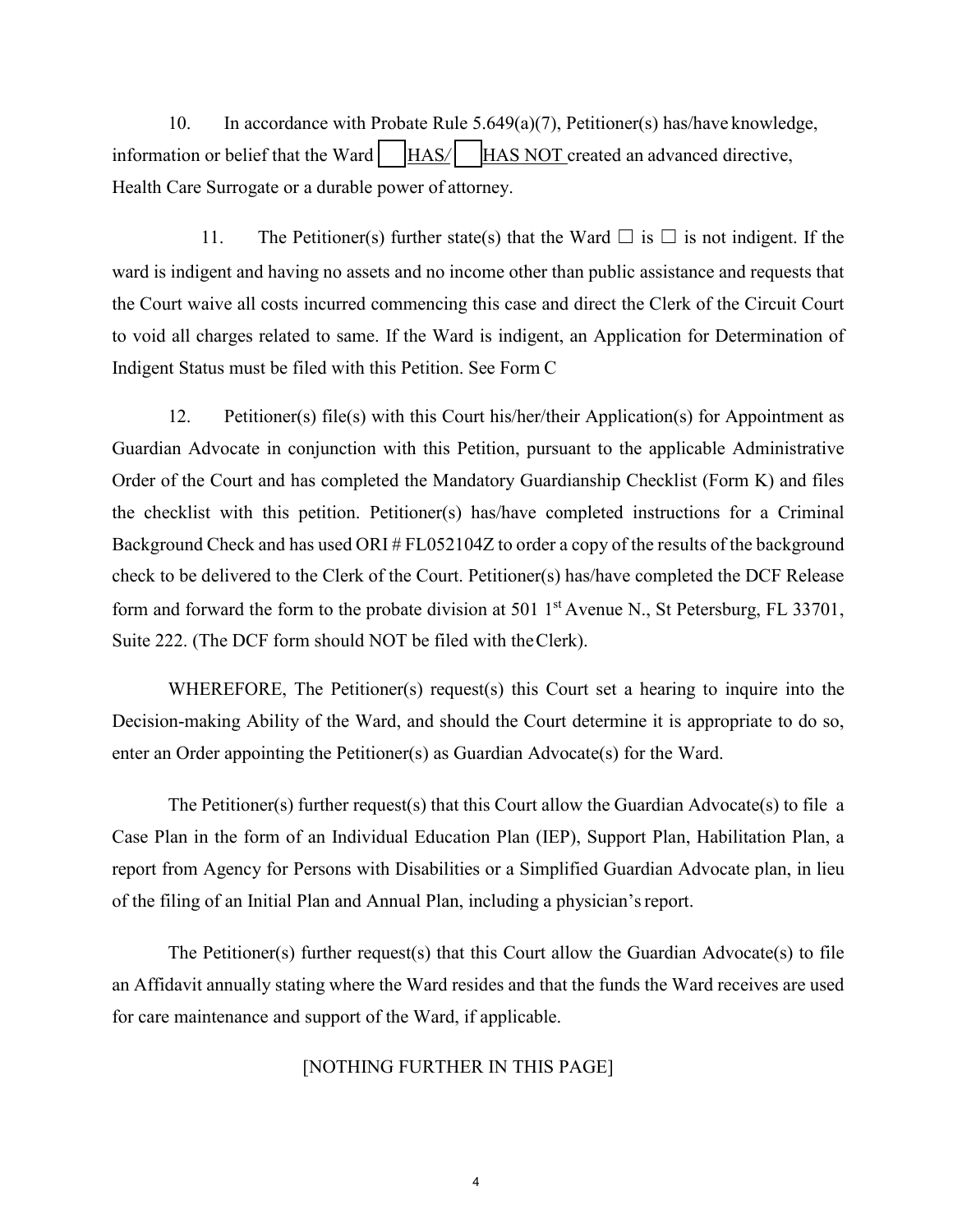Under penalties of perjury, I/We declare that I have read the foregoing, and the facts alleged are true, to the best of my knowledge and belief.

|                              | Address         |  |
|------------------------------|-----------------|--|
|                              |                 |  |
|                              |                 |  |
|                              | (Petitioner)    |  |
|                              |                 |  |
| (If co-Guardians, both sign) |                 |  |
|                              |                 |  |
|                              |                 |  |
|                              | Name            |  |
|                              |                 |  |
|                              | Phone Phone     |  |
|                              |                 |  |
|                              | (Co-Petitioner) |  |
|                              |                 |  |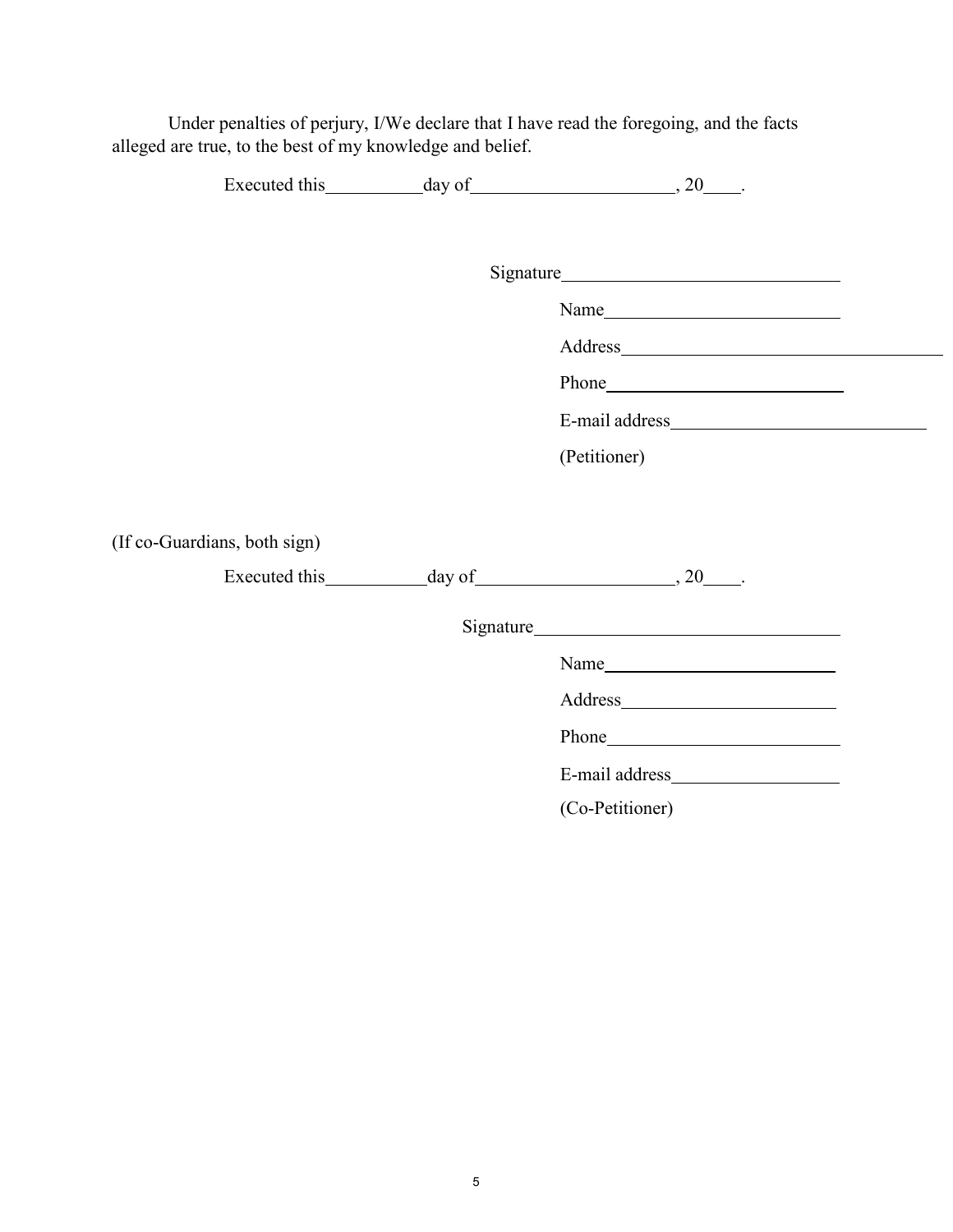#### FORM B

### IN THE CIRCUIT COURT OF THE SIXTH JUDICIAL CIRCUIT IN AND FOR PINELLAS COUNTY, FLORIDA PROBATEDIVISION REF  $\#$ : - -GD - Section 003

IN RE: The GUARDIANSHIP of

#### **APPLICATION FOR APPOINTMENT AS GUARDIAN OR GUARDIAN ADVOCATE**

Pursuant to Sections 744.3125 and 393.12 of the Florida Statutes, the undersigned submits this Application for Appointment as Guardian or Guardian Advocate of and submits the following information (whenever the space provided is insufficient, attach additional pages):

1. Applicant's Full Name:

2. Specify Applicant's relationship with the alleged incapacitated person/developmentally Disabled person (or Ward):

| Name                                  | Street City |       | State | Zip |
|---------------------------------------|-------------|-------|-------|-----|
| 9. Employer's name and address:       |             |       |       |     |
| 8. U.S. citizen? Yes $\Box$ No $\Box$ |             |       |       |     |
|                                       |             |       |       |     |
| 6. Mailing address<br><b>Street</b>   | City        | State | Zip   |     |
| <b>Street</b>                         | City        | State | Zip   |     |
|                                       |             |       |       |     |
|                                       |             |       |       |     |
|                                       |             |       |       |     |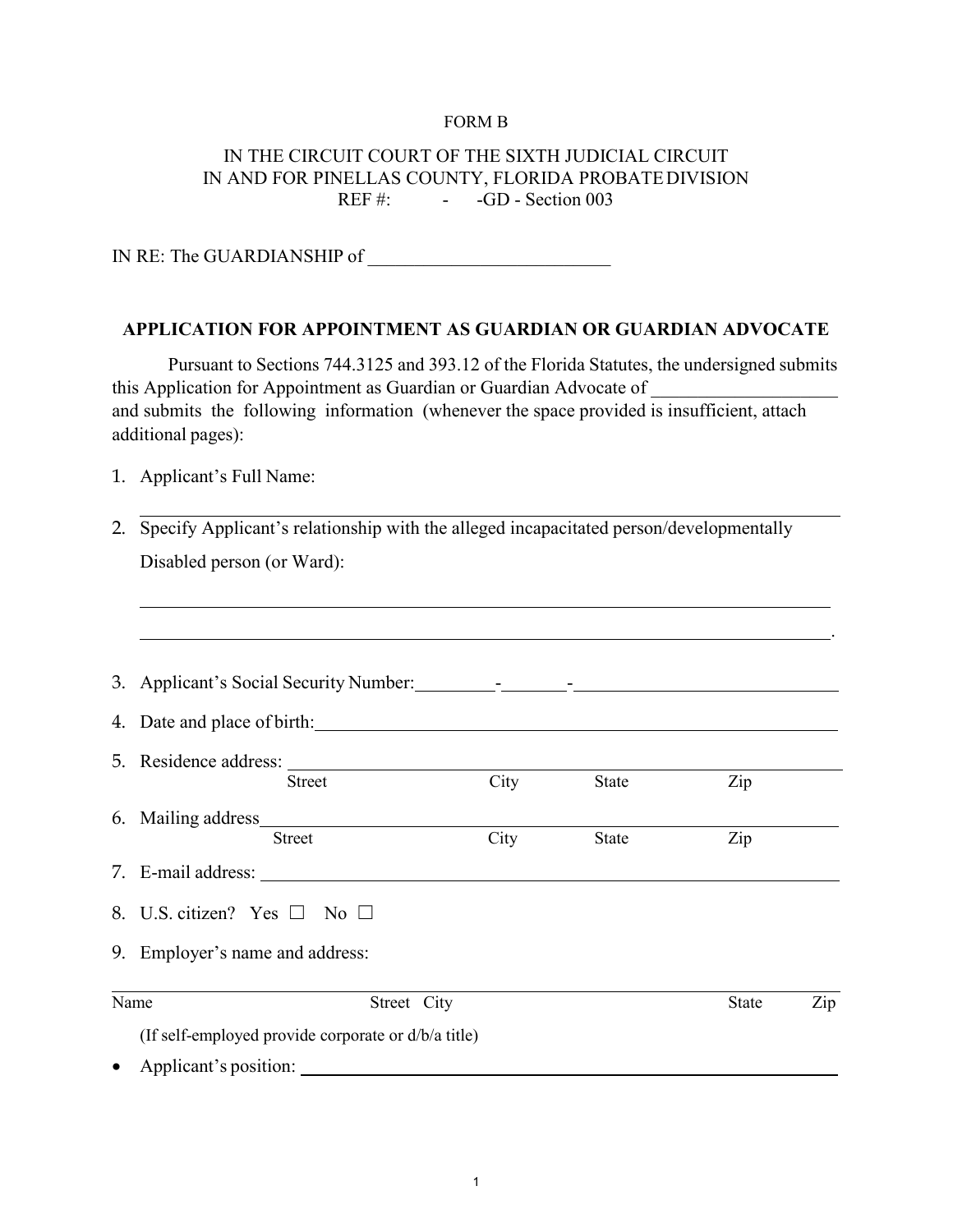| $\bullet$                                                                                                                                                                 |
|---------------------------------------------------------------------------------------------------------------------------------------------------------------------------|
| 10. Please specify if:                                                                                                                                                    |
| Unemployed Yes $\Box$ No $\Box$ Retired Yes $\Box$ No $\Box$ Homemaker Yes $\Box$ No $\Box$                                                                               |
| 11. Marital status: Married $\Box$<br>Divorced $\Box$ Single $\Box$                                                                                                       |
|                                                                                                                                                                           |
|                                                                                                                                                                           |
| 13. Length of residence in county where application is filed: __________________                                                                                          |
| 14. Do you serve as Guardian for another ward? Yes $\square$ No $\square$                                                                                                 |
| 15. If Yes, provide Ward(s) information below:                                                                                                                            |
| Ward #1                                                                                                                                                                   |
|                                                                                                                                                                           |
|                                                                                                                                                                           |
|                                                                                                                                                                           |
| Guardianship type: Plenary   Limited Guardian Advocacy                                                                                                                    |
| Ward #2                                                                                                                                                                   |
|                                                                                                                                                                           |
|                                                                                                                                                                           |
|                                                                                                                                                                           |
| Guardianship type: Denary Limited Guardian Advocacy                                                                                                                       |
| 16. Are you a Professional Guardian registered with the Office of Public and Professional<br>Guardians?                                                                   |
| If Yes, then attach a complete list of your current wards, location<br>Yes $\Box$<br>$\mathbb N$ o $\mathbb L$<br>of guardianship and case number to this application.    |
| 17. Does the Applicant have any physical disabilities? If yes, describe and state whether they<br>may affect to any extent the Applicant's ability to serve as aguardian. |
| Has applicant ever been diagnosed with and treated for any of the following:                                                                                              |
| Mental illness?<br>Yes $\square$<br>No $\square$<br>a.<br>If yes, provide date, location of treatment, any voluntary or involuntary hospitalizations,                     |
| name of treating physician or professional, and specify if psychotropic medication was                                                                                    |

prescribed and if Applicant is compliant with the prescribed medication regimen: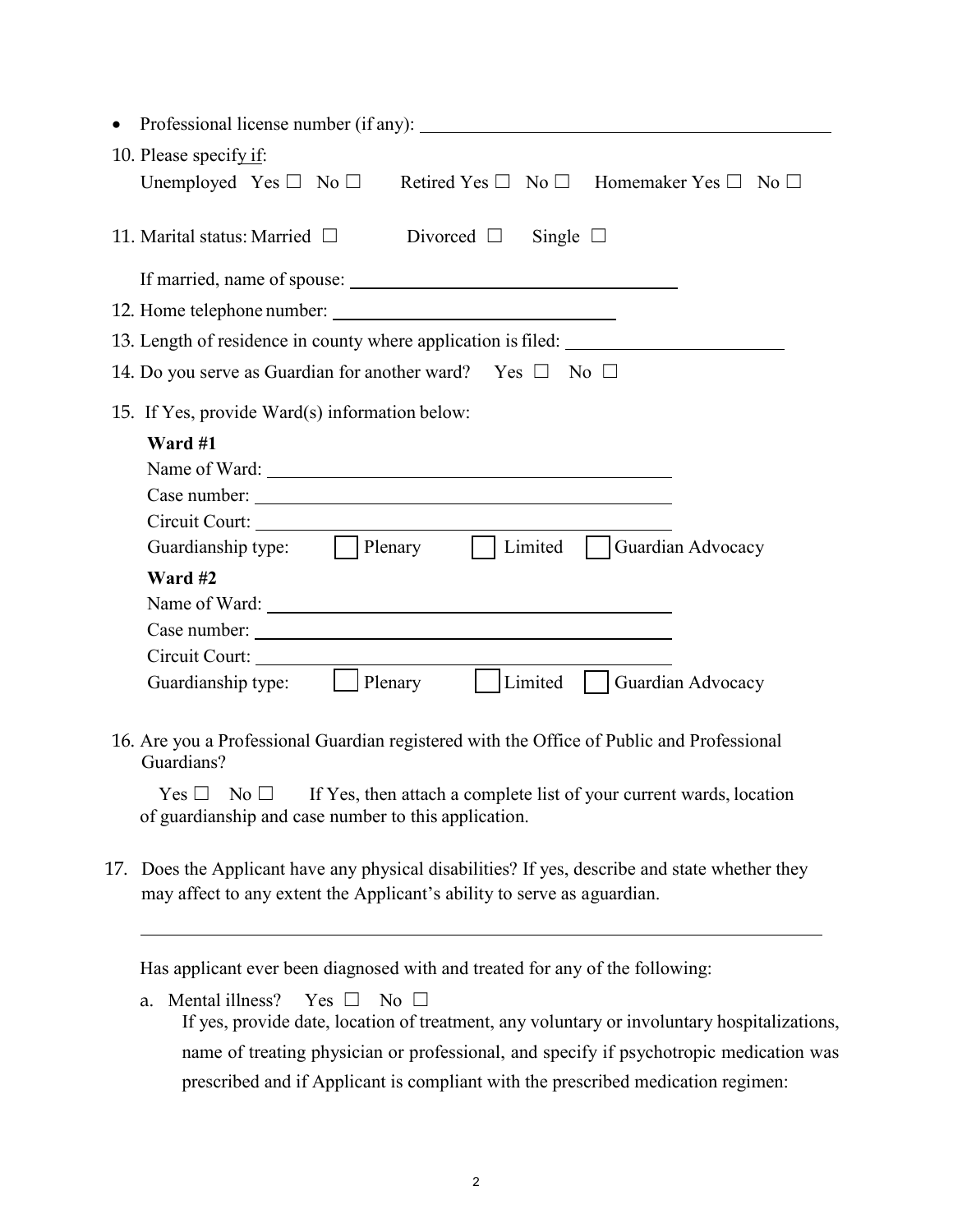| Date               | Location                                                                                                                        | Name of treating physician/professional                                                                                                                               |
|--------------------|---------------------------------------------------------------------------------------------------------------------------------|-----------------------------------------------------------------------------------------------------------------------------------------------------------------------|
|                    | b. Alcohol abuse? Yes $\square$ No $\square$                                                                                    |                                                                                                                                                                       |
|                    | If yes, provide date, location of treatment, and name of treating<br>physician or professional.                                 |                                                                                                                                                                       |
| Date               | Location                                                                                                                        | Name of treating physician/professional                                                                                                                               |
| C.                 | Drug abuse? Yes $\square$ No $\square$                                                                                          |                                                                                                                                                                       |
|                    | If yes, provide date, location of treatment, and name of treating<br>physician or professional:                                 |                                                                                                                                                                       |
| Date               | Location                                                                                                                        | Name of treating physician/professional                                                                                                                               |
| d. Other?          | $Yes \Box$<br>No $\Box$                                                                                                         |                                                                                                                                                                       |
|                    | of treating physician or professional:                                                                                          | If yes, describe condition, provide date, location of treatment, and name                                                                                             |
| Date               | Location                                                                                                                        | Name of treating physician/professional                                                                                                                               |
|                    | e. Do you own or possess any firearms? Yes $\square$ No $\square$<br>If so, describe your safety procedures and/or precautions: |                                                                                                                                                                       |
|                    | judicial or administrative proceeding? Yes $\Box$ No $\Box$<br>If yes, please give date(s) and complete details:                | 18. Has Applicant ever been charged with fraud, misrepresentation or perjury in a                                                                                     |
|                    |                                                                                                                                 |                                                                                                                                                                       |
|                    |                                                                                                                                 |                                                                                                                                                                       |
| $Yes \Box No \Box$ | 19. Has applicant even been the subject of a confirmed report or judicial<br>984.02 Or 984.03(1), (2), or (37)?                 | determination of abuse, neglect or exploitation of a child, vulnerable adult or<br>elderly person which is prohibited under the provisions of Sections 435.04, 39.01? |
|                    | If yes, please give date(s) and complete details:                                                                               |                                                                                                                                                                       |

19 a. Has Applicant ever been arrested for or charged with a Felony? Check yes even if the record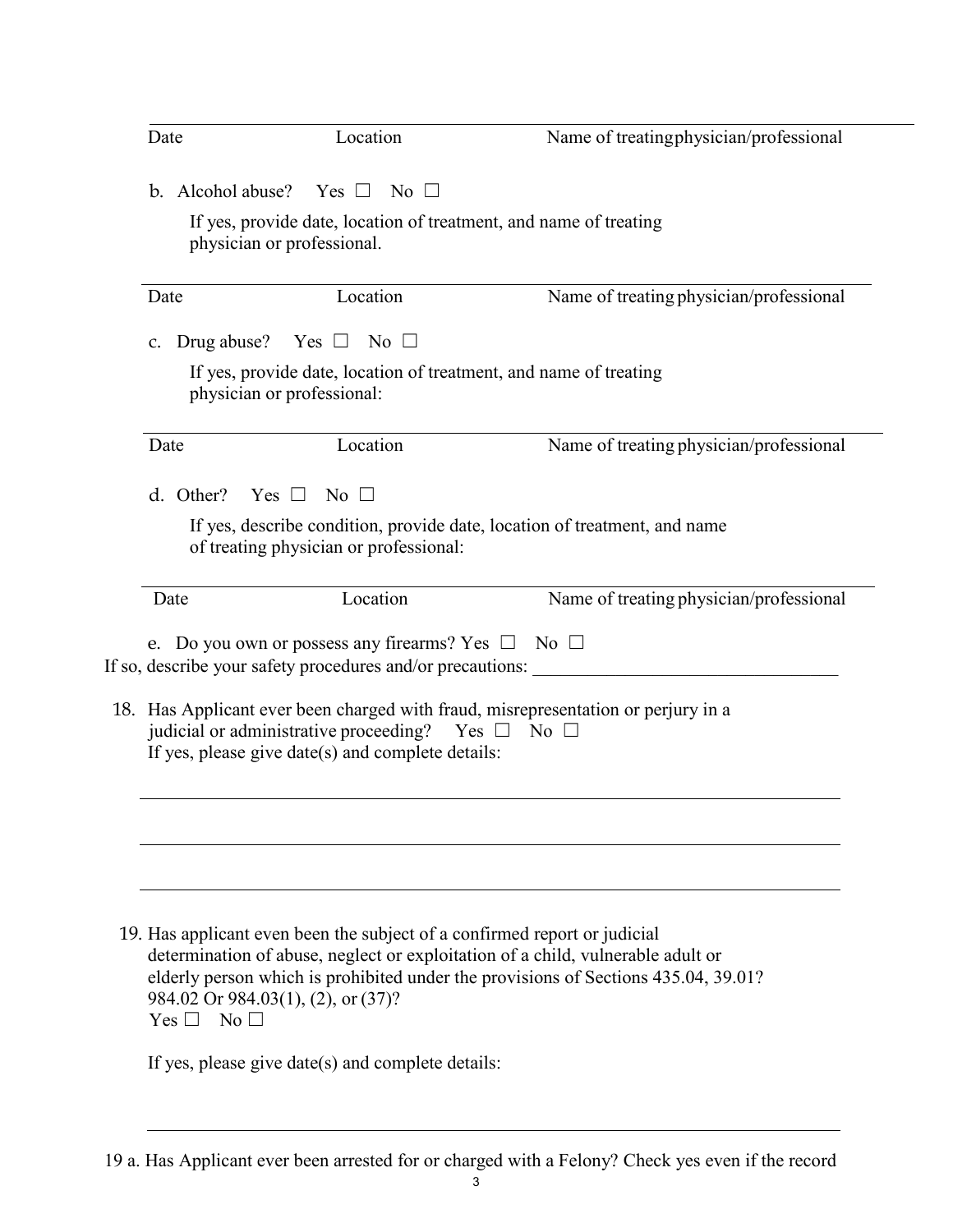of your conviction was expunged, unless it was expunged pursuant to section 943.0583, Florida **Statutes** 

 $Yes \Box No \Box$ 

If yes, specify type of offense, location, and final disposition:

b. Has Applicant ever been convicted of or entered a plea of guilty or no contest to a felony? Check yes even if the record of your conviction was expunged, unless it was expunged pursuant to section 943.0583, Florida Statutes Yes  $\square$  No  $\square$ 

If yes, specify type of offense, location, and final disposition:

c. Has applicant ever been arrested for or charged with any crime other than a Felony? Check yes even if the record of your conviction was expunged, unless it was expunged pursuant to section 943.0583, Florida Statutes Yes  $\Box$  No  $\Box$ 

If yes, specify type of offense, location, and final disposition:

d. Has Applicant even been convicted of, entered a plea of guilty or no contest to any crime Other than a felony? Check yes even if the record of your conviction was expunged, unless it was expunged pursuant to section 943.0583, Florida Statutes Yes  $\square$  No  $\square$ 

<u> 1980 - Johann Stoff, deutscher Stoff, deutscher Stoff, der Stoff, der Stoff, der Stoff, der Stoff, der Stoff</u>

If yes, specify type of offense, location, and final disposition:

20. Has Applicant ever held a position which required bonding?

 $Yes \Box No \Box$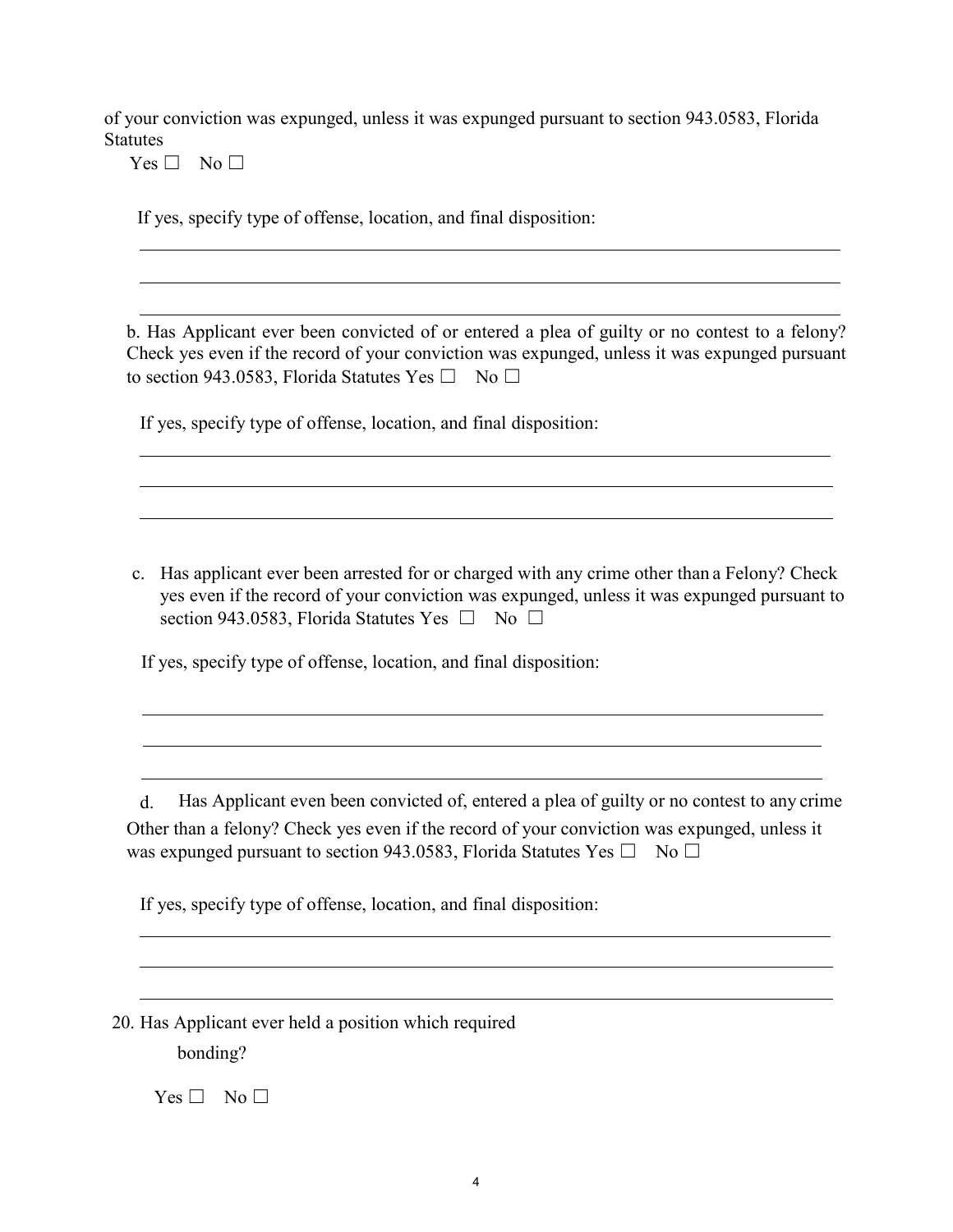|     | $Yes \Box No \Box$                                                                                                                                                                                                                       |
|-----|------------------------------------------------------------------------------------------------------------------------------------------------------------------------------------------------------------------------------------------|
|     | If yes, describe and specify the reason for termination of fiduciary position:                                                                                                                                                           |
|     |                                                                                                                                                                                                                                          |
|     | 22. Has Applicant ever been held in contempt of court or removed as a guardian or other<br>fiduciary petition by a court?                                                                                                                |
|     | $Yes \Box No \Box$                                                                                                                                                                                                                       |
|     | If yes, identify the court, case name and case number and specify the reason(s):                                                                                                                                                         |
| 23. | Has Applicant ever filed for Bankruptcy?<br>$Yes \Box No \Box$                                                                                                                                                                           |
|     | If yes, specify date and location of court:                                                                                                                                                                                              |
|     | 24. Is Applicant or Applicant's business, corporation or other business entity a creditor of, or<br>providing professional, personal or business services to the alleged incapacitated person (or<br>Ward)?<br>Yes $\Box$<br>$No\square$ |
|     | If yes, furnish details:                                                                                                                                                                                                                 |
|     | 25. Is Applicant employed by a business or corporation that provides professional, personal or<br>business services to the alleged incapacitated person (or Ward)?<br>No $\square$<br>Yes $\Box$                                         |
|     | If yes, furnish details:                                                                                                                                                                                                                 |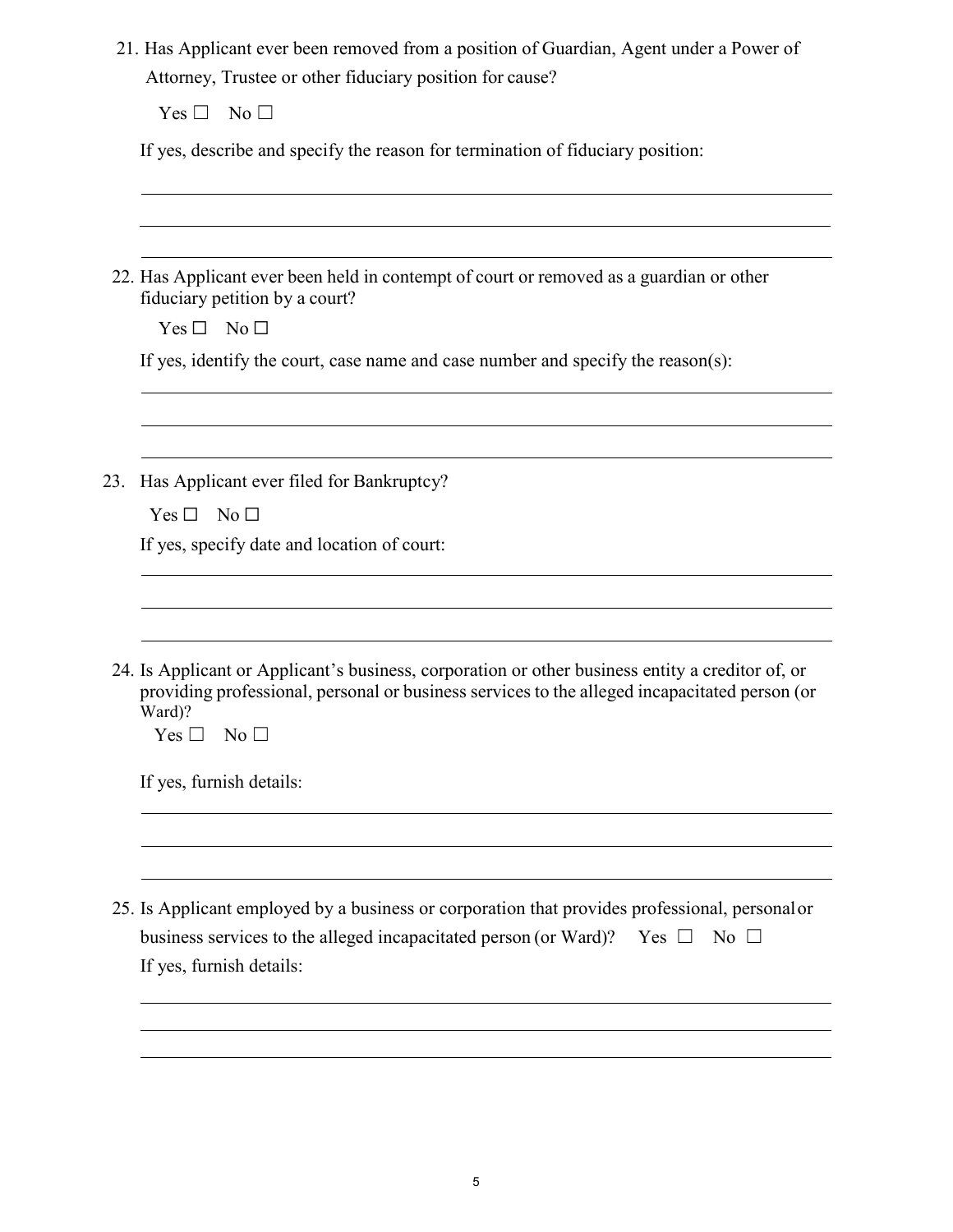26. Is Applicant a licensed health care provider for the alleged incapacitated person (or Ward)?

<u> 1989 - Johann Stoff, deutscher Stoffen und der Stoffen und der Stoffen und der Stoffen und der Stoffen und der</u>

 $Yes \Box No \Box$ 

If yes, furnish details:

| School #1                                                                                                                                                                                                                           |                                                                                                                                                                                                                                      |              |     |
|-------------------------------------------------------------------------------------------------------------------------------------------------------------------------------------------------------------------------------------|--------------------------------------------------------------------------------------------------------------------------------------------------------------------------------------------------------------------------------------|--------------|-----|
| Name of School/College/Other:                                                                                                                                                                                                       |                                                                                                                                                                                                                                      |              |     |
| Address:                                                                                                                                                                                                                            |                                                                                                                                                                                                                                      |              |     |
| <b>Street</b>                                                                                                                                                                                                                       | City                                                                                                                                                                                                                                 | <b>State</b> | Zip |
| Date degree conferred:<br><u>Date</u> degree conferred:                                                                                                                                                                             |                                                                                                                                                                                                                                      |              |     |
| Degree: <u>Degree</u> and the second state of the second state of the second state of the second state of the second state of the second state of the second state of the second state of the second state of the second state of t |                                                                                                                                                                                                                                      |              |     |
| School #2                                                                                                                                                                                                                           |                                                                                                                                                                                                                                      |              |     |
| Name of School/College/Other:                                                                                                                                                                                                       |                                                                                                                                                                                                                                      |              |     |
| Address:                                                                                                                                                                                                                            |                                                                                                                                                                                                                                      |              |     |
| <b>Street</b>                                                                                                                                                                                                                       | City                                                                                                                                                                                                                                 | <b>State</b> | Zip |
| Date degree conferred:<br><u>Date</u> degree conferred:                                                                                                                                                                             |                                                                                                                                                                                                                                      |              |     |
|                                                                                                                                                                                                                                     | Degree: <u>with the contract of the contract of the contract of the contract of the contract of the contract of the contract of the contract of the contract of the contract of the contract of the contract of the contract of </u> |              |     |

# **School #3**

Name of School/College/Other:

| <b>Street</b>          | City | <b>State</b> | Zip |  |
|------------------------|------|--------------|-----|--|
| Date degree conferred: |      |              |     |  |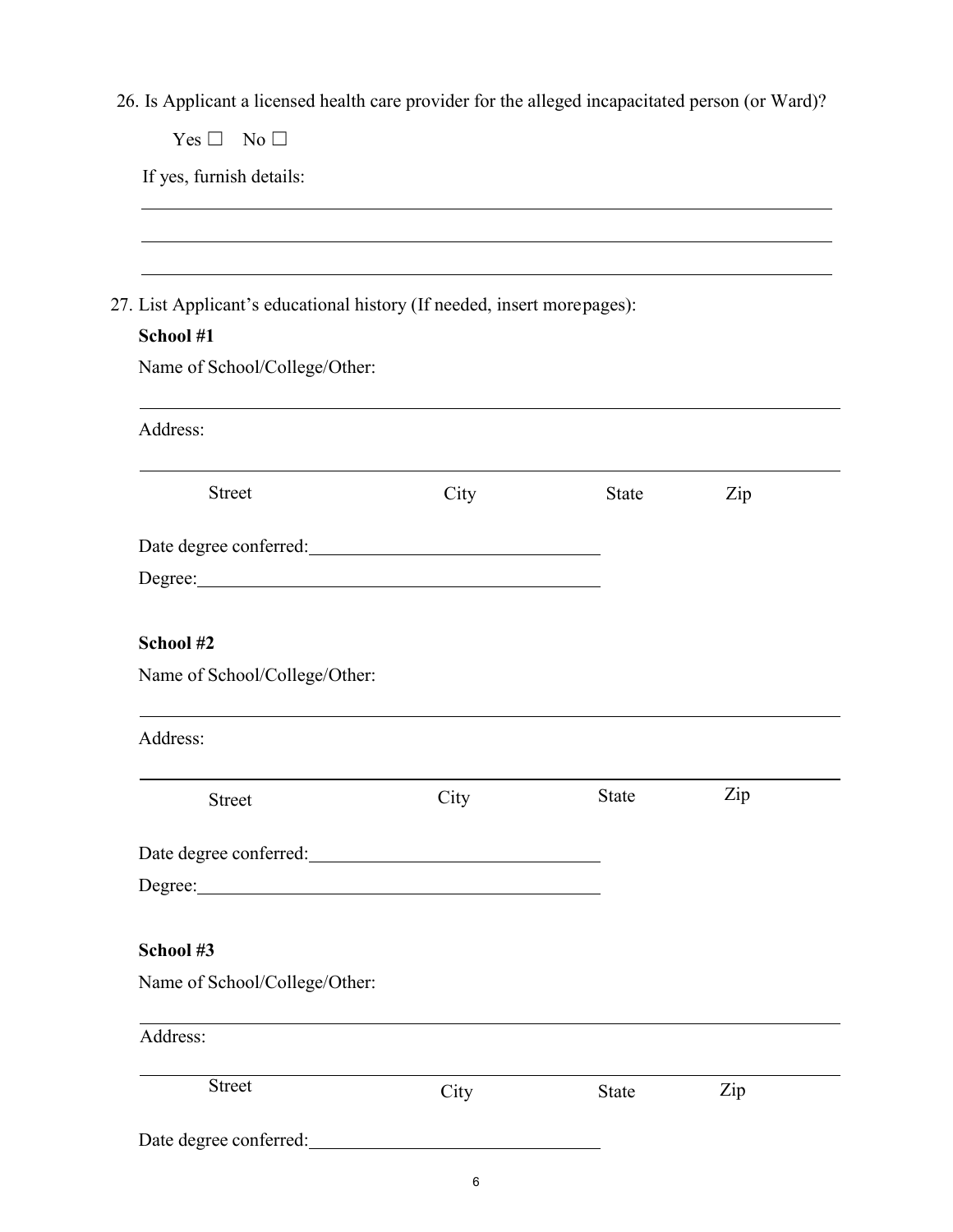Degree: List Applicant's employment history for the past five years in reverse chronological order (If needed, insert more pages):

# **Employer #1**

Name of Company:

| Address:            |                                         |       |     |
|---------------------|-----------------------------------------|-------|-----|
| <b>Street</b>       | City                                    | State | Zip |
|                     |                                         |       |     |
| Reason for leaving: |                                         |       |     |
| <b>Employer #2</b>  |                                         |       |     |
| Name of Company:    |                                         |       |     |
| Address:            |                                         |       |     |
| <b>Street</b>       | City                                    | State | Zip |
|                     | Ending date: <u>_______________</u> ___ |       |     |
| Reason for leaving: |                                         |       |     |
| <b>Employer #3</b>  |                                         |       |     |
| Name of Company:    |                                         |       |     |
| Address:            |                                         |       |     |
| <b>Street</b>       | City                                    | State | Zip |
| Beginning date:     |                                         |       |     |
| Reason for leaving: |                                         |       |     |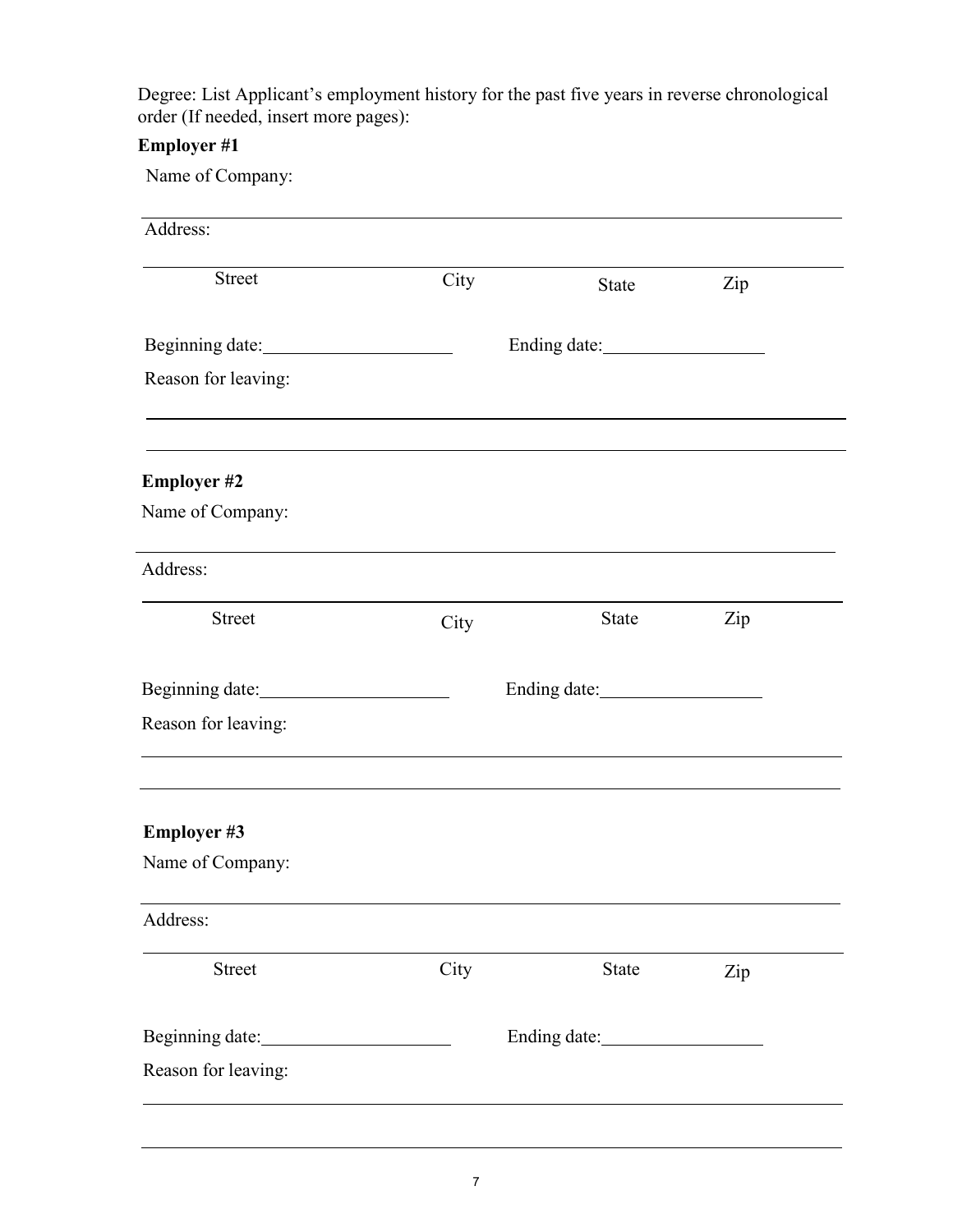| 28. Has Applicant ever been discharged from employment? Yes $\Box$ No $\Box$ |  |  |
|------------------------------------------------------------------------------|--|--|
| If yes, provide explanation:                                                 |  |  |

29. Has Applicant ever been a member of the armed forces of the U.S.? Yes  $\Box$  No  $\Box$ 

If yes, provide the following information:

Branch: <u> 1980 - Johann Barbara, martxa alemaniar a</u>

Release date:

Military Serial #:

30. Provide the names, addresses, and telephone numbers of three responsible persons (excluding relatives or spouse) who have been closely associated with Applicant and who have known Applicant for at least fiveyears:

# **Reference #1**

Name of referee:

| Number of years known: |       |     |
|------------------------|-------|-----|
|                        |       |     |
|                        |       |     |
|                        |       |     |
| City                   | State | Zip |
|                        |       |     |
|                        |       |     |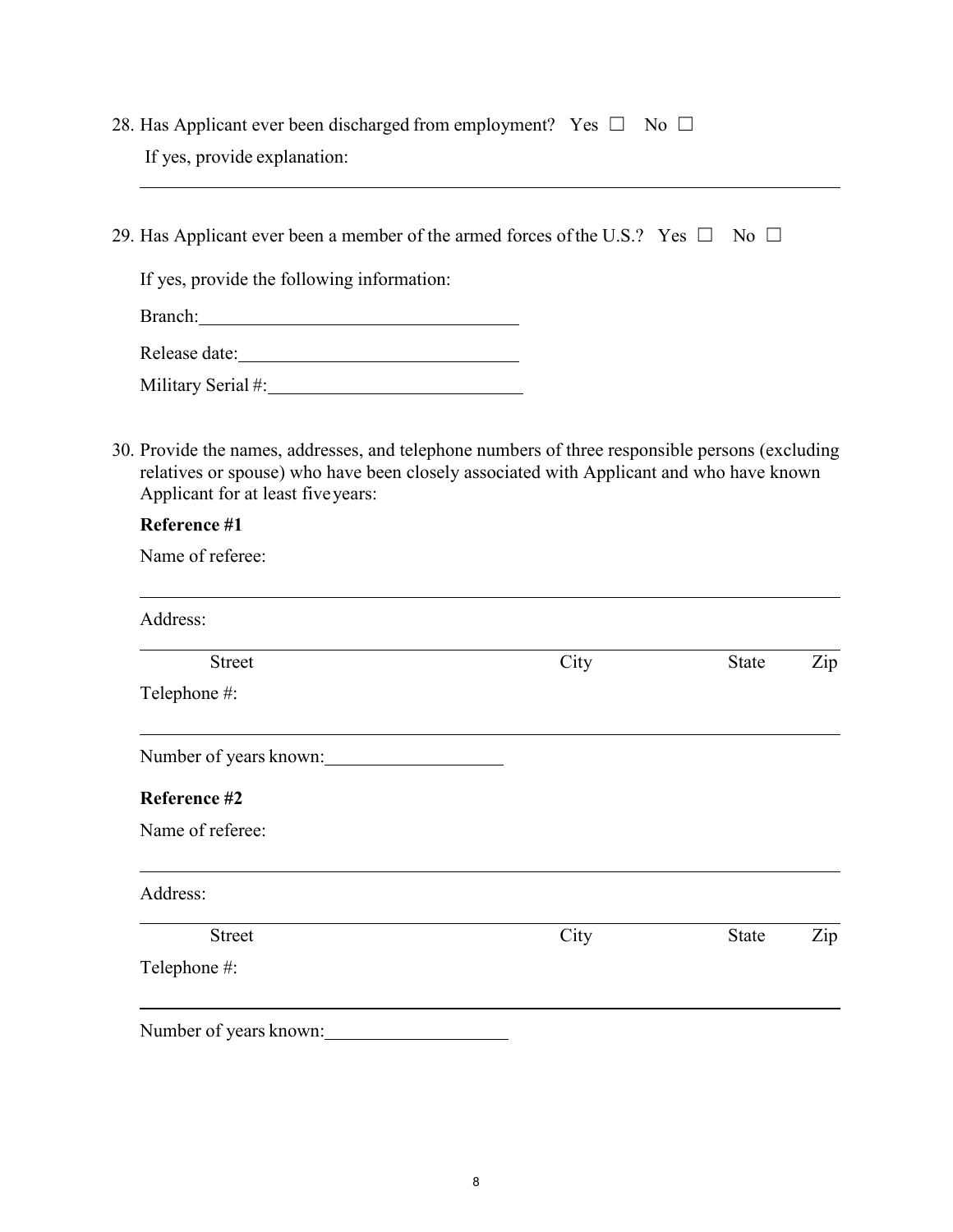Reference #3 Name of referee:

| <b>Street</b>                                                                                                                                                                                                                                                |                                                                           | City | <b>State</b> | Zip Telephone |
|--------------------------------------------------------------------------------------------------------------------------------------------------------------------------------------------------------------------------------------------------------------|---------------------------------------------------------------------------|------|--------------|---------------|
| $#$ :                                                                                                                                                                                                                                                        |                                                                           |      |              |               |
|                                                                                                                                                                                                                                                              | Number of years known:                                                    |      |              |               |
|                                                                                                                                                                                                                                                              |                                                                           |      |              |               |
| If yes, describe the qualifications:                                                                                                                                                                                                                         | qualify Applicant to be appointed as guardian? Yes $\square$ No $\square$ |      |              |               |
|                                                                                                                                                                                                                                                              |                                                                           |      |              |               |
| 31. Does Applicant have any special educational qualifications (financial, business, or other) that uniquely<br>32. Has Applicant complied with the guardian education requirements set forth in section 744.3145,<br>Florida Statutes? Yes $\Box$ No $\Box$ |                                                                           |      |              |               |

**UNDER PENALTIES OF PERJURY** I declare that I have read the foregoing application and the facts alleged are true, to the best of my knowledge and belief.

Date Signed by Applicant:

Applicant's Signature: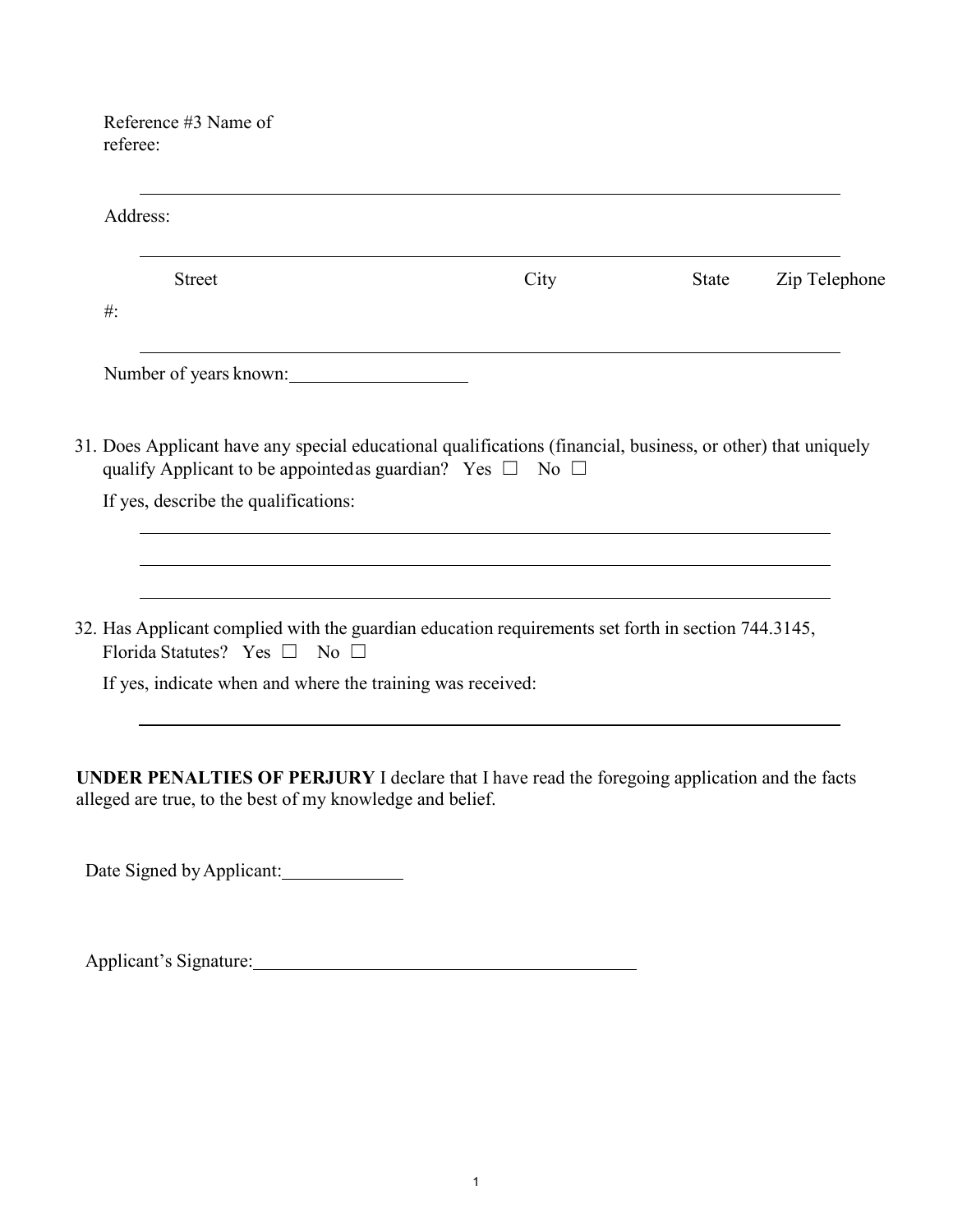#### FORM C

IN THE CIRCUIT/COUNTY COURT OF THE -- JUDICIAL CIRCUIT IN AND FOR --- COUNTY, FLORIDA

**CASE NO.** 

Defendant//Respondent

Plaintiff/Petitioner or in the interest Of

#### **APPLICATION FOR DETERMINATION OF CIVIL INDIGENT STATUS**

Notice to Applicant: If you qualify for civil indigence you must enroll in the clerk's office payment plan and pay a<br>one-time administrative fee of \$25.00. This fee shall not be charged for Dependency or Chapter 39 Termina Parental Rights actions.

dependents. (include only those persons you list on your U.S. Income tax return.)<br>Are you Married?...Yes....No Does your Spouse Work?...Yes....No Annual Spouse Income? \$ 1. I have

2. I have a net income of \$ \_\_ paid ( ) weekly ( ) every two weeks ( ) semi-monthly ( ) monthly ( ) yearly ( ) other

(Net income is your total income including salary, wages, bonuses, commissions, allowances, overtime, tips and similar payments,<br>minus deductions required by law and other court-ordered payments such as child support.)

3. I have other income paid ( ) weekly ( ) every two weeks ( ) semi-monthly ( ) monthly ( ) yearly ( ) other \_<br>(Circle "Yes" and fill in the amount if you have this kind of income, otherwise circle "No")

|                                                                                                                                                                                                                                      | No |
|--------------------------------------------------------------------------------------------------------------------------------------------------------------------------------------------------------------------------------------|----|
| <b>Social Security benefits</b>                                                                                                                                                                                                      |    |
|                                                                                                                                                                                                                                      | No |
| For child(ren)  Yes \$                                                                                                                                                                                                               | No |
| Unemployment compensation  Yes \$                                                                                                                                                                                                    | No |
|                                                                                                                                                                                                                                      | No |
|                                                                                                                                                                                                                                      | No |
| <b>Trusts West Street Contract Street Street Street Street Street Street Street Street Street Street Street Street Street Street Street Street Street Street Street Street Street Street Street Street Street Street Street Stre</b> | No |

|                                                                                                               |       | No |
|---------------------------------------------------------------------------------------------------------------|-------|----|
|                                                                                                               |       | No |
| Income from absent family members  Yes \$                                                                     |       | No |
|                                                                                                               |       | No |
| Rental Income experience and the Ves S                                                                        |       | No |
|                                                                                                               |       | No |
|                                                                                                               |       | No |
| Gifts and the contract of the contract of the contract of the contract of the contract of the contract of the | Yes S | No |

I understand that I will be required to make payments for fees and costs to the cierk in accordance with §57.082(5), Florida Statutes,<br>as provided by law, <u>although I may agree to pay more if I choose to do so.</u>

#### 4. I have other assets: (Circle "yes" and fill in the value of the property, otherwise circle "No")

| <b>Cash</b>                | Yes S | No | sawin        |
|----------------------------|-------|----|--------------|
|                            | Yes S | No | <b>Stock</b> |
| Certificates of deposit or |       |    | Home         |
| money market accounts      | Yes S | No | Motor        |
| Boats"                     | Yes S | No | Non-I        |

| Savings account.                         | .Yes S | No |
|------------------------------------------|--------|----|
| Stocks/bonds                             | Yes S  | No |
| Homestead Real Property"                 | .Yes S | No |
| Motor Vehicle".                          | Yes S  | No |
| Non-homestead real property/real estate" | Yes S. | No |

"show loans on these assets in paragraph 5

Check one: I ( ) DO ( ) DO NOT expect to receive more assets in the near future. The asset is

| 5. I have total liabilities and debts of \$ |                              | as follows: Motor Vehicle \$ | Home \$ | <b>Other Real</b>                 |
|---------------------------------------------|------------------------------|------------------------------|---------|-----------------------------------|
| <b>Property S</b>                           | Child Support paid direct \$ | <b>Credit Cards \$</b>       |         | Cost of<br><b>Medical Bills S</b> |
| medicines (monthly) \$                      |                              |                              |         |                                   |

Other \$

6. I have a private lawyer in this case............ Yes No

A person who knowingly provides false information to the clerk or the court in seeking a determination of indigent status under s. 57.082, F.S.<br>commits a misdemeanor of the first degree, punishable as provided in s.775.082

Signed this day of  $, 20$ 

Driver's License or ID Number Date of Birth

| Signature of Applicant for Indigent Status |  |
|--------------------------------------------|--|
| Print Full Legal Name                      |  |
| <b>Phone Number:</b>                       |  |

Address, P O Address, Street, City, State, Zip Code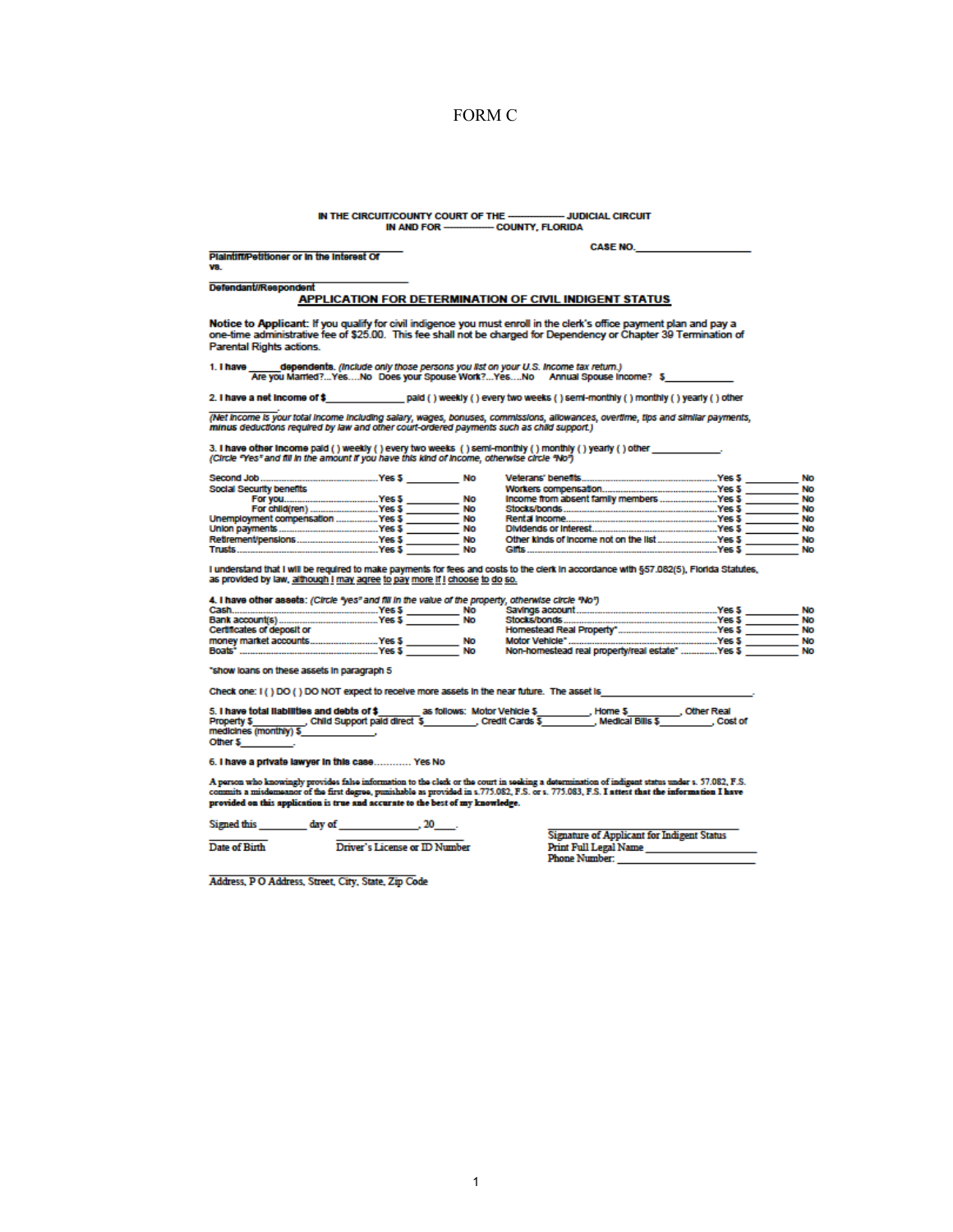#### FORM D

# **IN THE CIRCUIT COURT OF THE SIXTH JUDICIAL CIRCUIT FOR PINELLAS COUNTY, FLORIDA Probate Division**

**IN RE: GUARDIAN ADVOCACY OF**

**CASE NO.: SECTION:** 

**A Person with a Developmental Disability,**

**/**

# **WAIVER AND CONSENT TO APPOINTMENT OF GUARDIAN ADVOCATE**

# **(To be completed by family listed below, NOT the Petitioner)**

The undersigned, whose complete name and address are:

, and who

Has an interest in the above Guardian Advocacy as the spouse  $\Box$  brother  $\Box$  sister  $\Box$  parent  $\Box$  child  $\Box$ 

Of the person with a developmental disability/Ward, acknowledges receipt of a copy of the Petition for Appointment of Guardian/Co-Guardian Advocate(s) and hereby waives hearing and notice of hearing thereon, and consents to the settlement and entry of an order granting the relief requested in the Petition without notice or hearing.

Signed this day of , 20 .

Name and the set of the set of the set of the set of the set of the set of the set of the set of the set of the set of the set of the set of the set of the set of the set of the set of the set of the set of the set of the

Address

E-mail address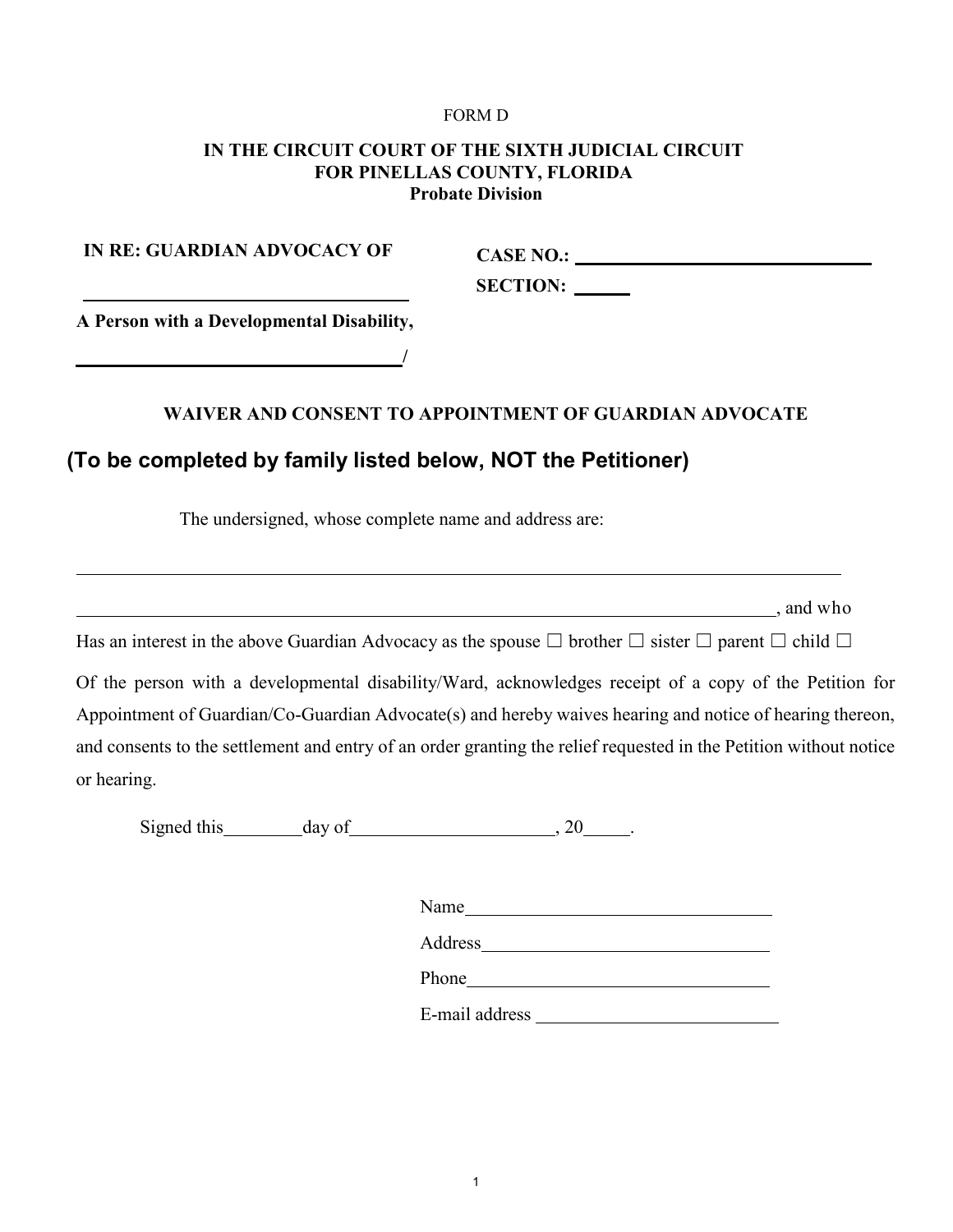#### FORM E

# **IN THE CIRCUIT COURT OF THE SIXTH JUDICIAL CIRCUIT FOR PINELLAS COUNTY, FLORIDA Probate Division**

**IN RE: GUARDIAN ADVOCACY OF**

**CASE NO.:**

**A Person with a Developmental Disability,**

**SECTION:** 

**/**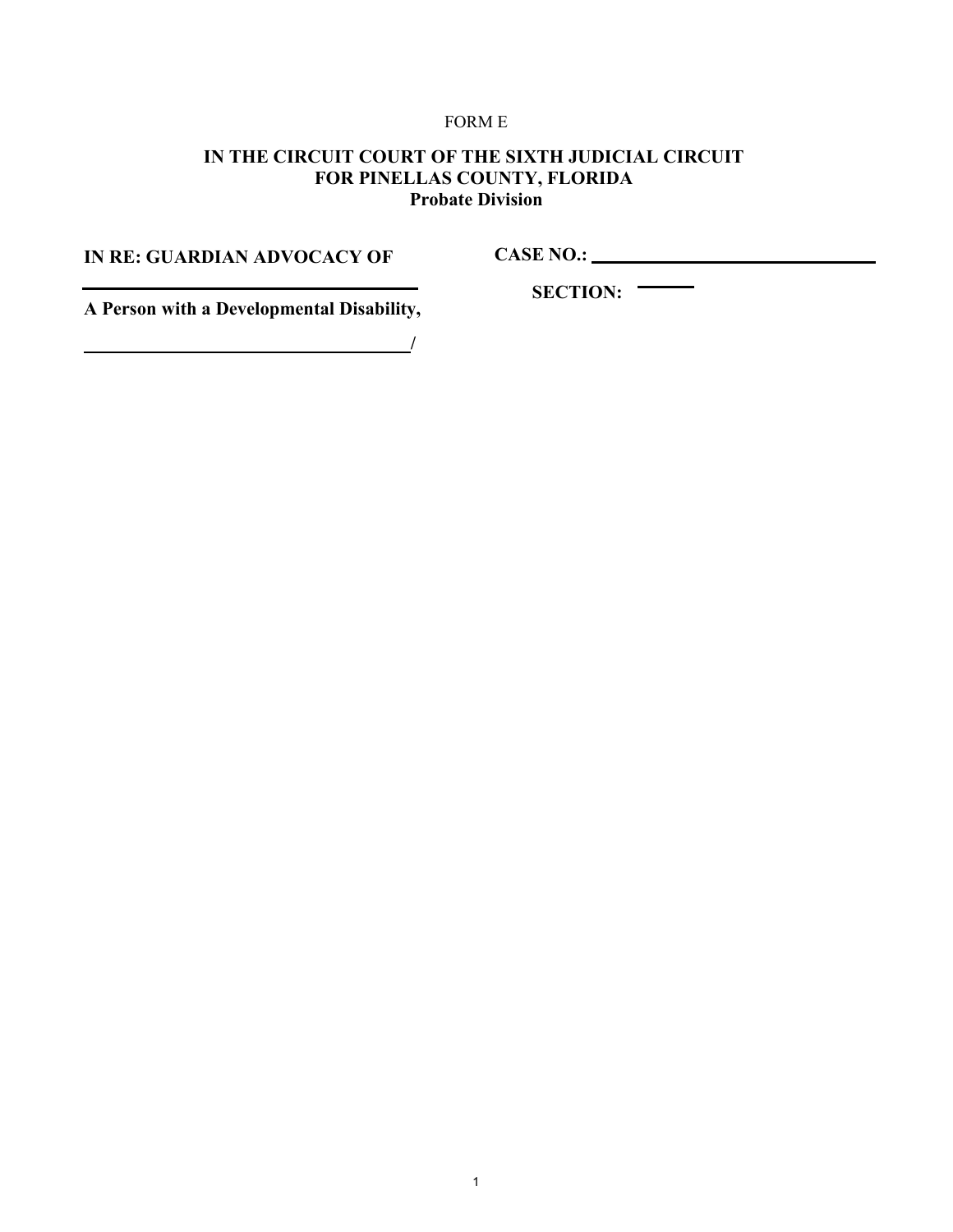#### **OATH OF GUARDIAN/ (CO) GUARDIAN ADVOCATE, DESIGNATION OF RESIDENT AGENT**

*(Each Guardian Advocate must sign an Oath)*

I, (Affiant), state under oath that:

1. I will faithfully perform the duties of Guardian/Co-Guardian Advocate of the Person of (The Ward), according to law and that the

Petitioner hereby designates , who is a resident of the county where this case is filed, and whose address is And whose phone number is as Petitioner's agent For service of process in any action against the Petitioner in the Petitioner's representative capacity, or personally, if that personal action accrued in the performance of the Petitioner's duties.

2. My place of residence is and post office address is **and post office address is** 

| Signature      |  |  |
|----------------|--|--|
| Name           |  |  |
| Address        |  |  |
| Phone          |  |  |
| E-mail address |  |  |

# STATE OF FLORIDA COUNTY OF PINELLAS

| Sworn to (or affirmed) and subscribed before me by means of $\Box$ physical presence or $\Box$ online |        |  |          |
|-------------------------------------------------------------------------------------------------------|--------|--|----------|
| notarization, this                                                                                    | day of |  | (name of |
| person making statement).                                                                             |        |  |          |

Or

|  | by | Affiant, | who | <b>1S</b> | personally | known |  | me |  | who | produced |
|--|----|----------|-----|-----------|------------|-------|--|----|--|-----|----------|
|--|----|----------|-----|-----------|------------|-------|--|----|--|-----|----------|

as identification.

 $\mathcal{L}_\text{max} = \mathcal{L}_\text{max} = \mathcal{L}_\text{max} = \mathcal{L}_\text{max} = \mathcal{L}_\text{max} = \mathcal{L}_\text{max} = \mathcal{L}_\text{max} = \mathcal{L}_\text{max} = \mathcal{L}_\text{max} = \mathcal{L}_\text{max} = \mathcal{L}_\text{max} = \mathcal{L}_\text{max} = \mathcal{L}_\text{max} = \mathcal{L}_\text{max} = \mathcal{L}_\text{max} = \mathcal{L}_\text{max} = \mathcal{L}_\text{max} = \mathcal{L}_\text{max} = \mathcal{$ Signature of Notary Public – State of Florida

\_\_\_\_\_\_\_\_\_\_\_\_\_\_\_\_\_\_\_\_\_\_\_\_\_\_\_\_\_\_\_\_\_\_\_\_\_\_

 $\mathcal{L}_\text{max} = \mathcal{L}_\text{max} = \mathcal{L}_\text{max} = \mathcal{L}_\text{max} = \mathcal{L}_\text{max} = \mathcal{L}_\text{max} = \mathcal{L}_\text{max} = \mathcal{L}_\text{max} = \mathcal{L}_\text{max} = \mathcal{L}_\text{max} = \mathcal{L}_\text{max} = \mathcal{L}_\text{max} = \mathcal{L}_\text{max} = \mathcal{L}_\text{max} = \mathcal{L}_\text{max} = \mathcal{L}_\text{max} = \mathcal{L}_\text{max} = \mathcal{L}_\text{max} = \mathcal{$ Name of Notary, Typed, Printed or Stamped

My Commission Expires: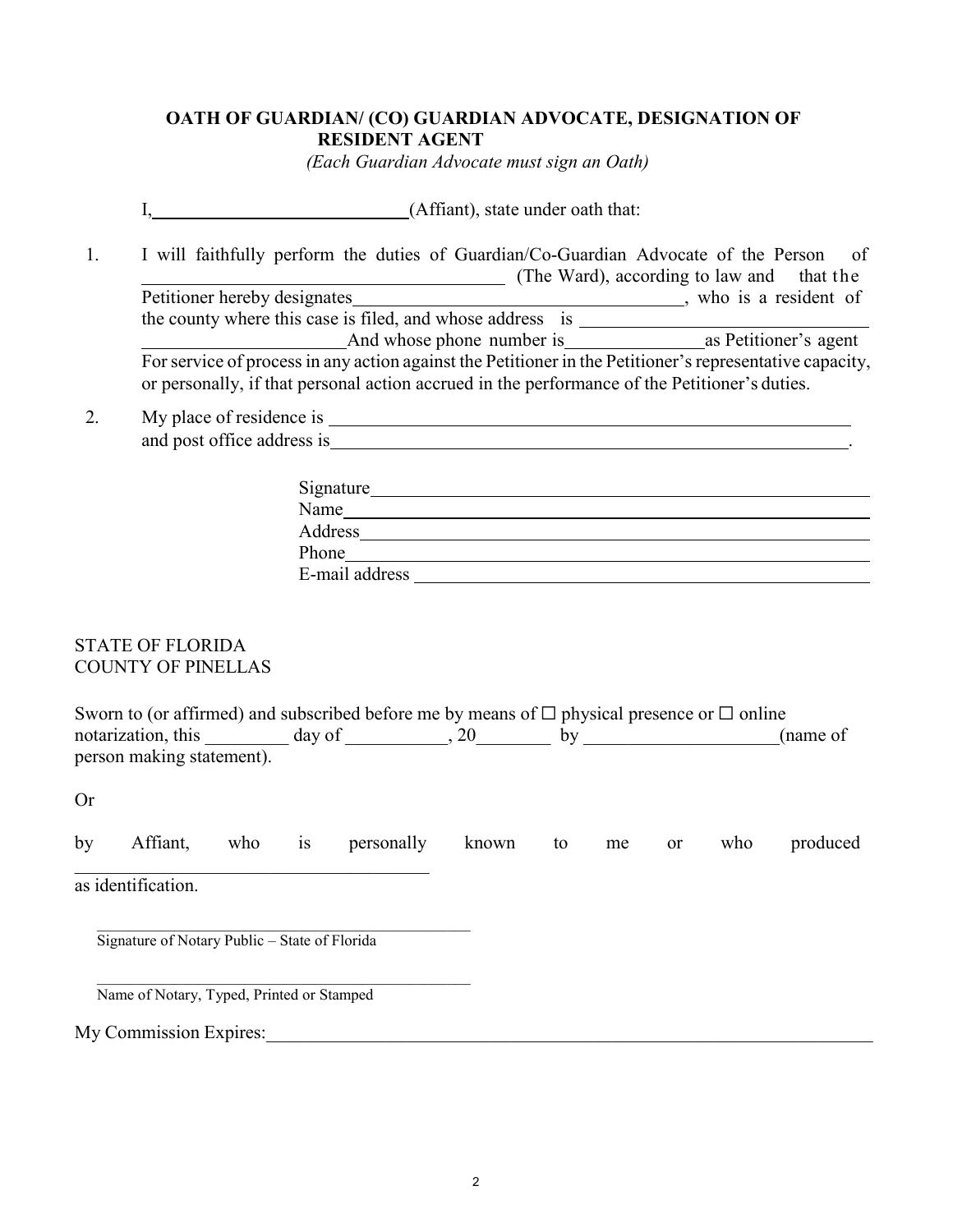#### FORM F

#### **IN THE CIRCUIT COURT OF THE SIXTH JUDICIAL CIRCUIT FOR PINELLAS COUNTY, FLORIDA Probate Division**

| IN RE: GUARDIAN ADVOCACY OF             | <b>CASE NO.:</b> |  |
|-----------------------------------------|------------------|--|
|                                         | <b>SECTION:</b>  |  |
| Person with a Developmental Disability, |                  |  |
|                                         |                  |  |

#### **NOTICE OF CONFIDENTIAL INFORMATION WITHIN COURT FILING**

Pursuant to Florida Rules of Judicial Administration 2.420(d)(2), the filer of a court record at the time of filing shall indicate whether any confidential information is included within the document being filed; identify the confidentiality provision that applies to the identified information; and identify the precise location of the confidential information within the document being filed.

Title/Type of Document(s):

| $\parallel \quad$ Petition for Appointment of Guardian/Co-Guardian Advocates of Person, Page(s) |  |
|-------------------------------------------------------------------------------------------------|--|
| Paragraph $(s)$                                                                                 |  |

( ) Application of hermanic as Guardian Advocate,  $Page(s)$  , Paragraph(s)  $\qquad \qquad$ ;

( $\parallel$ ) Application of  $\blacksquare$  for Appointment as Co-Guardian Advocate,  $Page(s)$  , Paragraph(s) ; (if there is co-Guardian)

( ) Confidential Individual Education Plan and Habilitation/GuardianReports

 $\pmb{\mathfrak{h}}$ ( Credit report(s) of (if more than one Guardian, list both names), Entire Report.

Indicate the applicable confidentiality provision(s) below from Rule 2.420(d) (1) (B), by specifying

the location within the document on the space provided: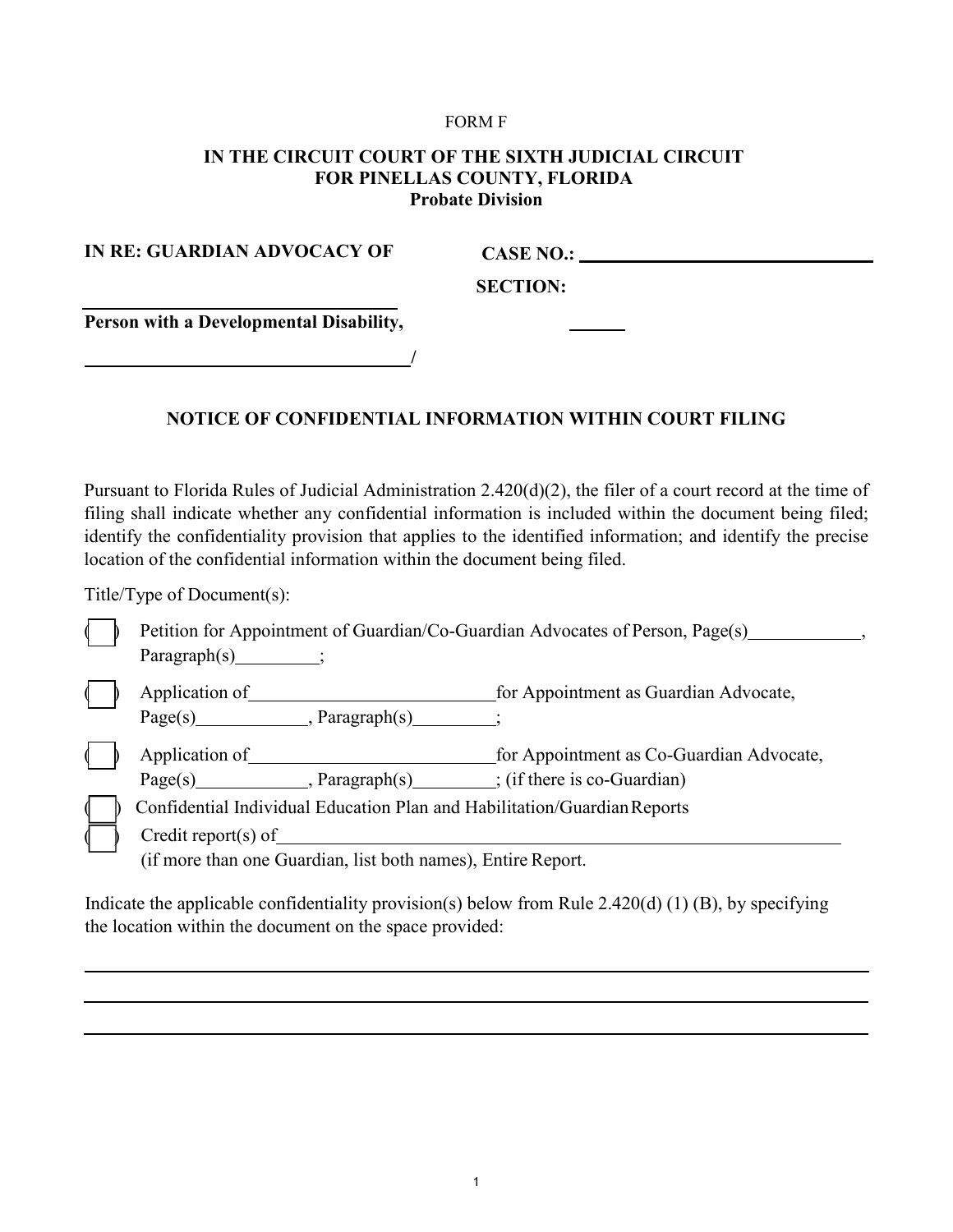| Name $\frac{1}{\sqrt{1-\frac{1}{2}} \cdot \frac{1}{2}}$ |  |
|---------------------------------------------------------|--|
|                                                         |  |
| Phone Phone                                             |  |
| E-mail address <u>E-mail</u>                            |  |

(Filer)

Note: The clerk of court shall review filings identified as containing confidential information to determine whether the information is facially subject to confidentiality under the identified provision. The clerk shall notify the filer in writing within 5 days if the clerk determines that the information is NOT subject to confidentiality, and the records shall not be held as confidential for more than 10 days, unless a motion is filed pursuant to subdivision(d)(3) of Rule 2.420.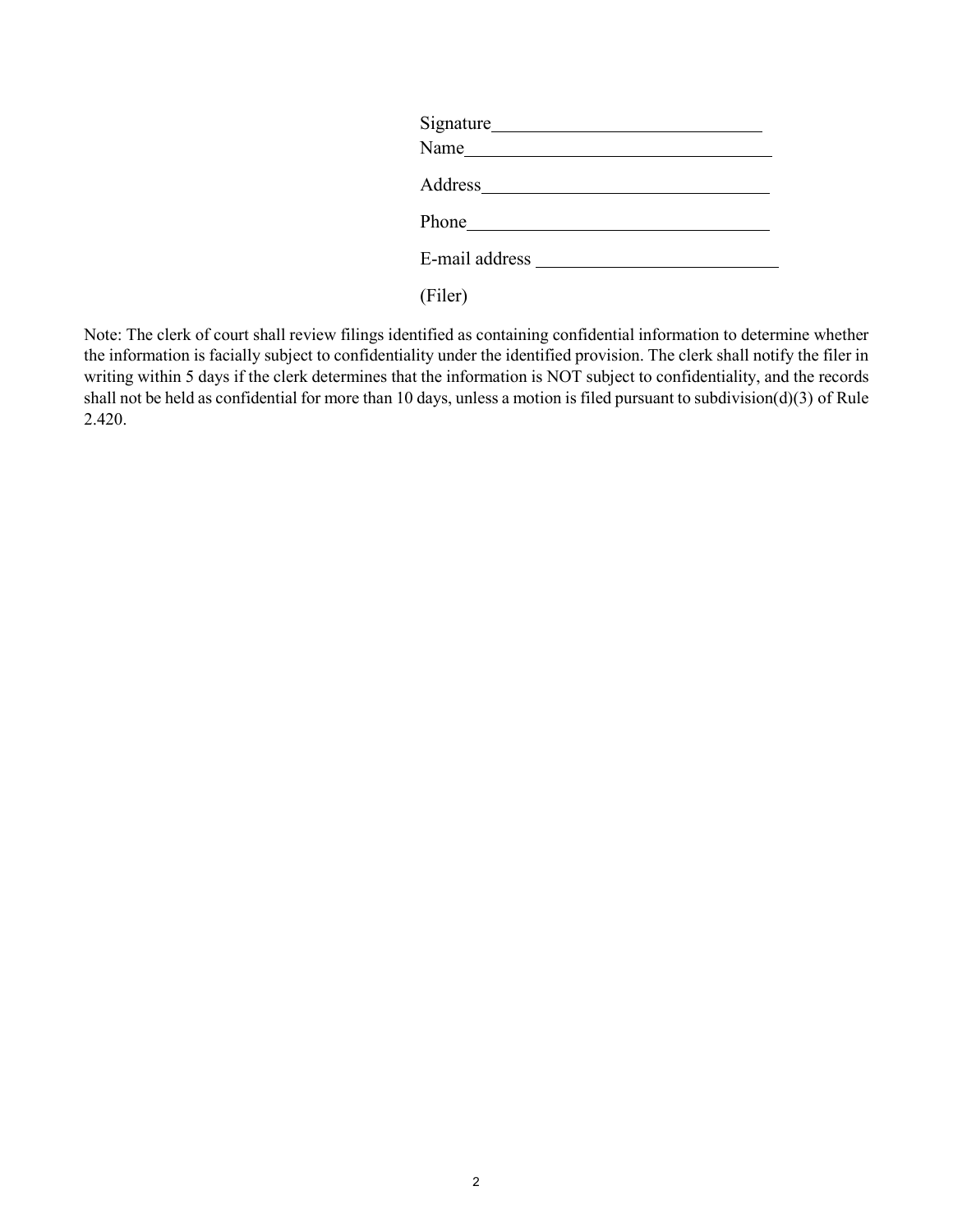#### Form G

#### **DEPARTMENT OF CHILDREN AND FAMILIES** FLORIDA ABUSE HOTLINE INFORMATION SYSTEM BACKGROUND CHECK

#### Mail/Email Original to**: Administrative Office of the Courts (Pinellas cases) 501 1st Avenue North, Room A222, St. Petersburg, Florida 33701 OR Email:ProbateOffice@jud6.org**

To Be Completed by the Applicant: PLEASE SIGN LEGIBLY. All information must be completed or form will be returned. I (we) hereby give consent for the Department of Children and Families to conduct a search for confirmed reports of abuse, neglect, or exploitation on record concerning me.

#### **Type of Guardian (check one): Family/Non Professional**

| X                                                                                                                                                                                                                        |
|--------------------------------------------------------------------------------------------------------------------------------------------------------------------------------------------------------------------------|
| Applicant's Signature Date Current Phone Number                                                                                                                                                                          |
|                                                                                                                                                                                                                          |
| Ward<br>Name Date of Birth Social Security #Case number relationship to ward<br>,我们也不能在这里的人,我们也不能在这里的人,我们也不能不能不能不能不能不能不能不能不能不能不能。""我们的人,我们也不能不能不能不能不能不能不能不能不能不能不                                                         |
| Guardian                                                                                                                                                                                                                 |
| Please print Last Name First Full Middle Maiden/Prior Last Name                                                                                                                                                          |
| Race Sex Date of Birth Social Security Number<br>None                                                                                                                                                                    |
| Applicant: 2. Last Name First Full Middle Maiden/Prior Last Names<br><u> 1990 - Johann Barbara, martin a</u>                                                                                                             |
| Race Sex Date of Birth Social Security Number<br>None                                                                                                                                                                    |
| List all residences within the state of Florida from 1978 until present. In the event of multiple occupancy within<br>one county, list address of longest occupancy. Attach sheet for additional addresses if necessary. |
| Applicant's Present Address Street City Zip County Dates of Residence                                                                                                                                                    |

Applicant's Previous Address Street City Zip County Dates of Residence

We agree to keep confidential all information received as a result of background checks conducted, as required by Florida Statutes. We understand that law prohibits release of this information to unauthorized persons.

 $\_$  , and the set of the set of the set of the set of the set of the set of the set of the set of the set of the set of the set of the set of the set of the set of the set of the set of the set of the set of the set of th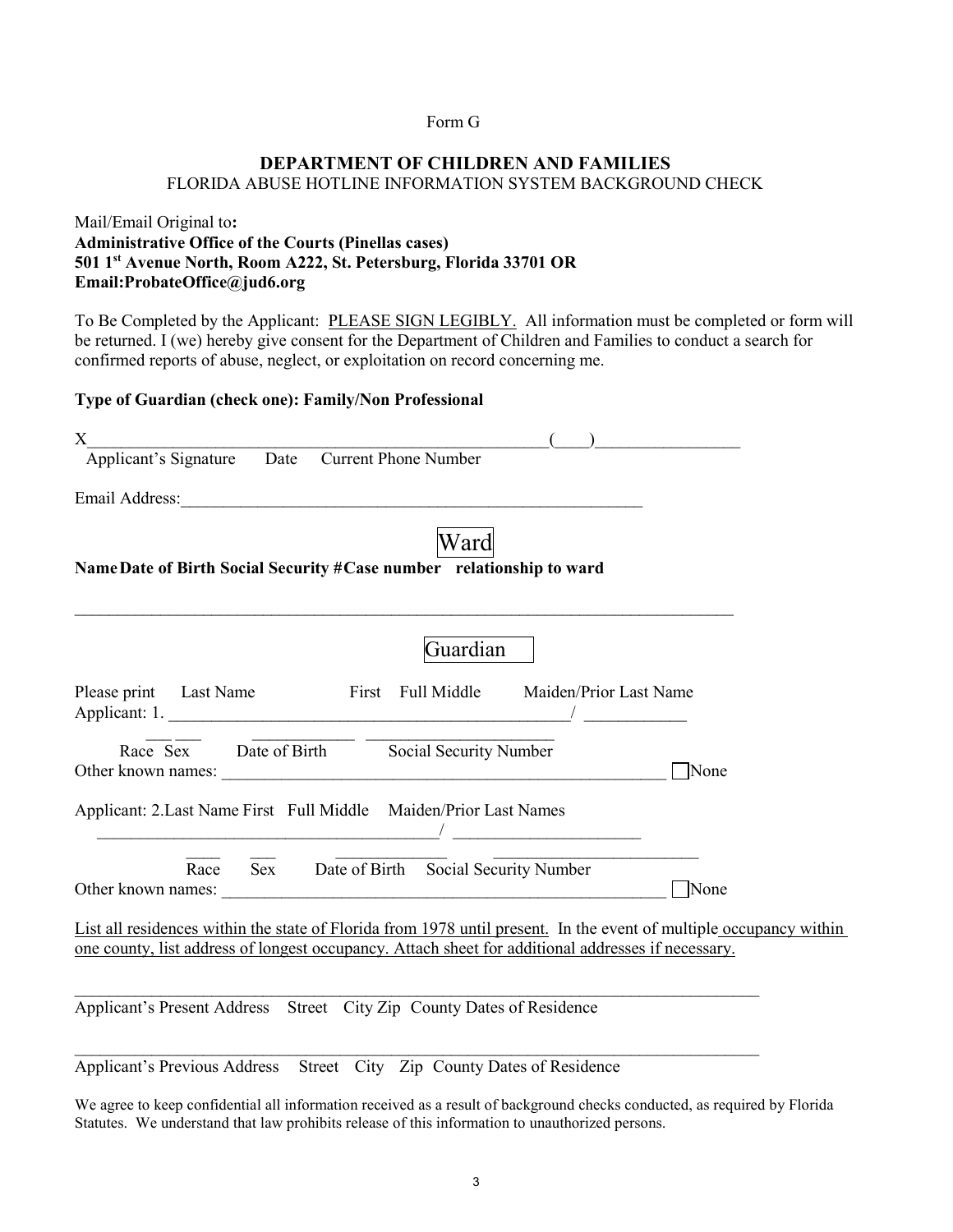#### FORM H

## **IN THE CIRCUIT COURT OF THE SIXTH JUDICIAL CIRCUIT FOR PINELLAS COUNTY, FLORIDA Probate Division**

**IN RE: GUARDIAN ADVOCACY OF**

**CASE NO.:**

**SECTION:**

**A Person with a Developmental Disability,**

#### **NOTICE OF FILING**

PLEASE TAKE NOTICE that the Proposed Guardian/Co-Guardian Advocate,

**/**

, hereby gives notice of filing the following

documents:

Title/Type of Document(s): (choose which ones apply)

Death certificate of Ward's parent

Confidential Psychological Report/Doctor Report/IEP

Receipt of providing fingerprints for Background Check

( ) Other (describe):

Signature

Name Name and the second state of the second state of the second state of the second state of the second state of the second state of the second state of the second state of the second state of the second state of the seco

Address

Phone

E-mail address

(Guardian/Co-Guardian Advocate)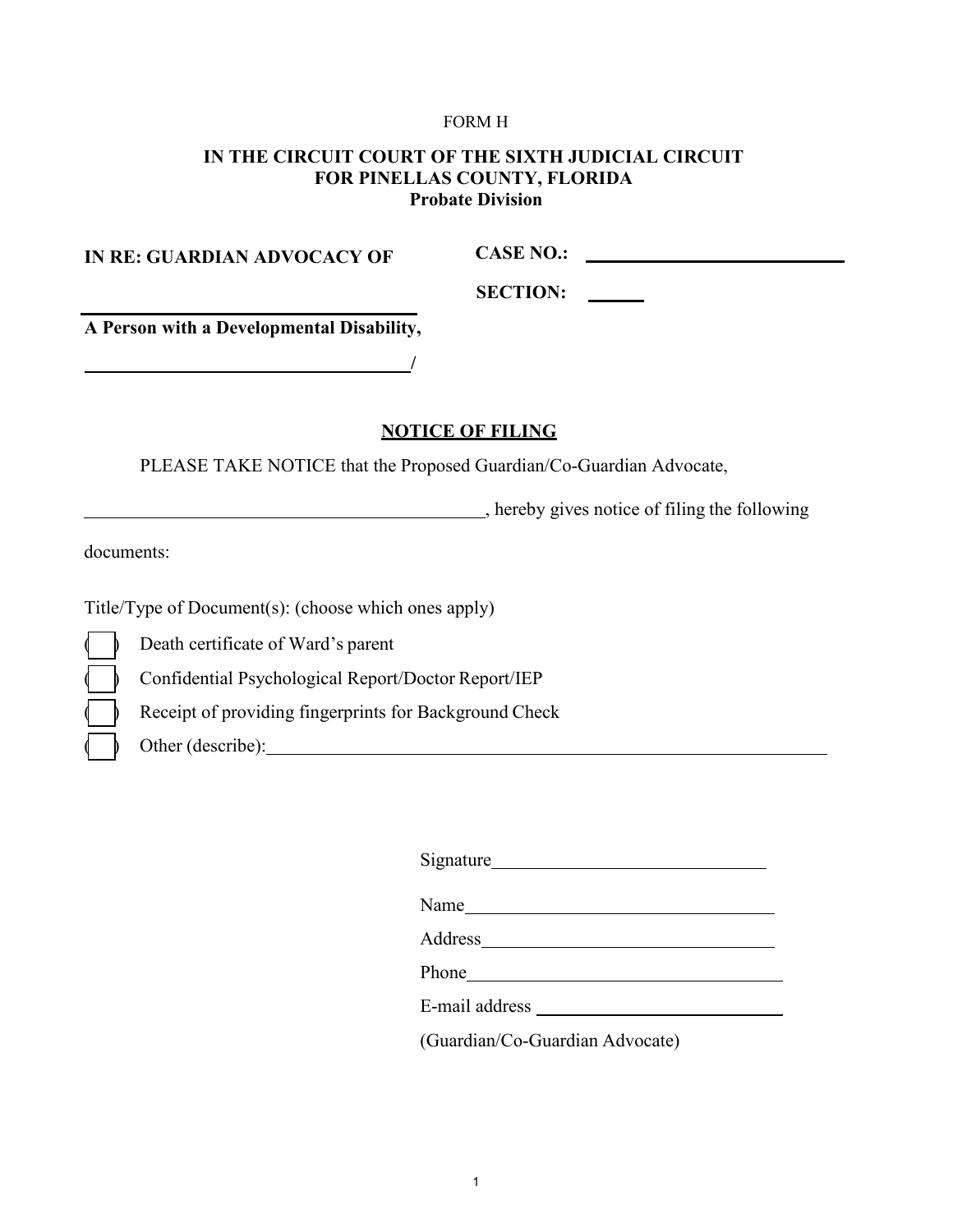#### FORM I

# **IN THE CIRCUIT COURT OF THE SIXTH JUDICIAL CIRCUIT FOR PINELLAS COUNTY, FLORIDA Probate Division**

**IN RE: GUARDIAN ADVOCACY OF**

**CASE NO.:** 

**SECTION:**

**A Person with a Developmental Disability,**

**/**

# **Fingerprint Receipt**

Petitioner Name:

[ATTACH FINGERPRINT RECEIPT HERE]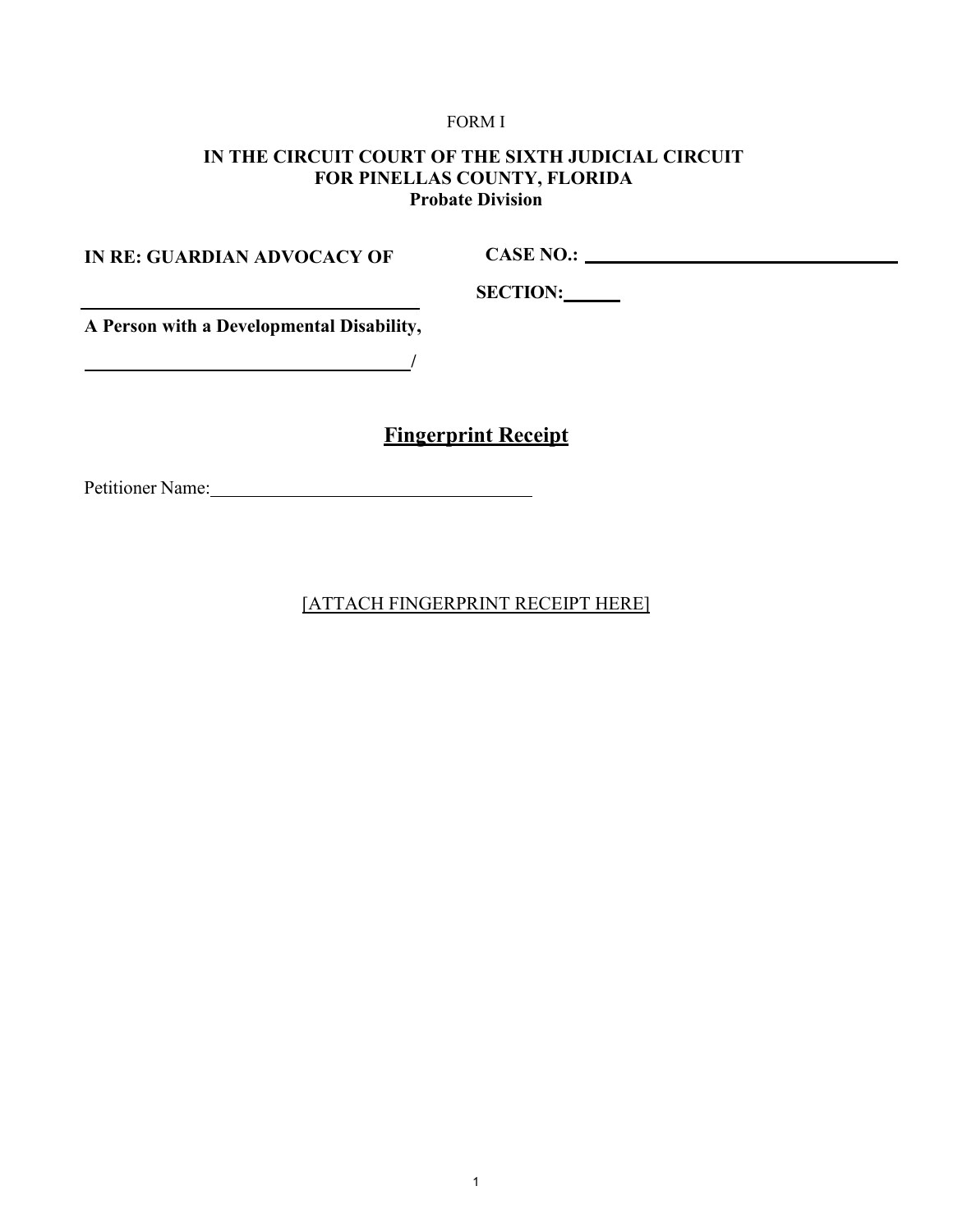#### FORM J

| IN THE CIRCUIT COURT OF THE SIXTH JUDICIAL CIRCUIT<br>FOR PINELLAS COUNTY, FLORIDA<br><b>Probate Division</b>                                                                                                                       |
|-------------------------------------------------------------------------------------------------------------------------------------------------------------------------------------------------------------------------------------|
| IN RE: GUARDIAN ADVOCACY OF                                                                                                                                                                                                         |
| <b>SECTION:</b>                                                                                                                                                                                                                     |
| A Person with a Developmental Disability,                                                                                                                                                                                           |
|                                                                                                                                                                                                                                     |
|                                                                                                                                                                                                                                     |
| MANDATORY CHECKLIST FOR NONPROFESSIONAL<br><b>GUARDIANSHIP APPLICATIONS</b>                                                                                                                                                         |
| The form must be submitted with every Application for Appointment for all nonprofessional guardians.<br>Please make sure to "X" or "check" the appropriate boxes.                                                                   |
| Guardianship of Reference #                                                                                                                                                                                                         |
| Name of Guardian Applicant <u>Contract Communications</u> and Contract Contract Contract Contract Contract Contract Contract Contract Contract Contract Contract Contract Contract Contract Contract Contract Contract Contract Con |
| Any other name used by Applicant example of the state of the state of the state of the state of the state of the state of the state of the state of the state of the state of the state of the state of the state of the state      |
|                                                                                                                                                                                                                                     |
| Zip Code                                                                                                                                                                                                                            |
|                                                                                                                                                                                                                                     |
| <b>INITIAL APPLICATIONS FOR NONPROFESSIONAL GUARDIANS</b>                                                                                                                                                                           |
| 1.<br><b>Mandatory Checklist</b>                                                                                                                                                                                                    |
| 2.<br><b>Application for Appointment</b>                                                                                                                                                                                            |
| Completed and Filed<br>3.<br>Department of Children and Families Release Form                                                                                                                                                       |
| Completed and Filed                                                                                                                                                                                                                 |
| Paid<br>4.<br>Investigation fee to Clerk of the Court for \$27.50.                                                                                                                                                                  |
| RENEWAL APPLICANTS FOR NONPROFESSIONAL GUARDIANS                                                                                                                                                                                    |
| <b>Mandatory Checklist</b><br>1.                                                                                                                                                                                                    |
| <b>Completed and Filed</b><br>2.<br><b>Application for Appointment</b>                                                                                                                                                              |
| Investigation fee to Clerk of the Court for \$27.50.<br>3.<br><b>Waived by Court Order</b>                                                                                                                                          |
|                                                                                                                                                                                                                                     |
| <b>Department of Children and Families Release Form</b><br>4.<br><b>Completed and Filed</b>                                                                                                                                         |
| <b>Certificate for Education Requirement</b><br>5.<br><b>Waived by Court Order</b><br>Completed and Filed<br>(Copy only see FL. Prob. R. 5. 625)                                                                                    |

**I hereby give my consent for a background check in accordance with Florida Statutes, Chapter 744 to include, but may not be limited to, a check of credit, FDLE, FBI, employment, and Department of Children and Families background.**

**Under penalties of perjury, I declare that I have read the foregoing and the facts alleged are true.**